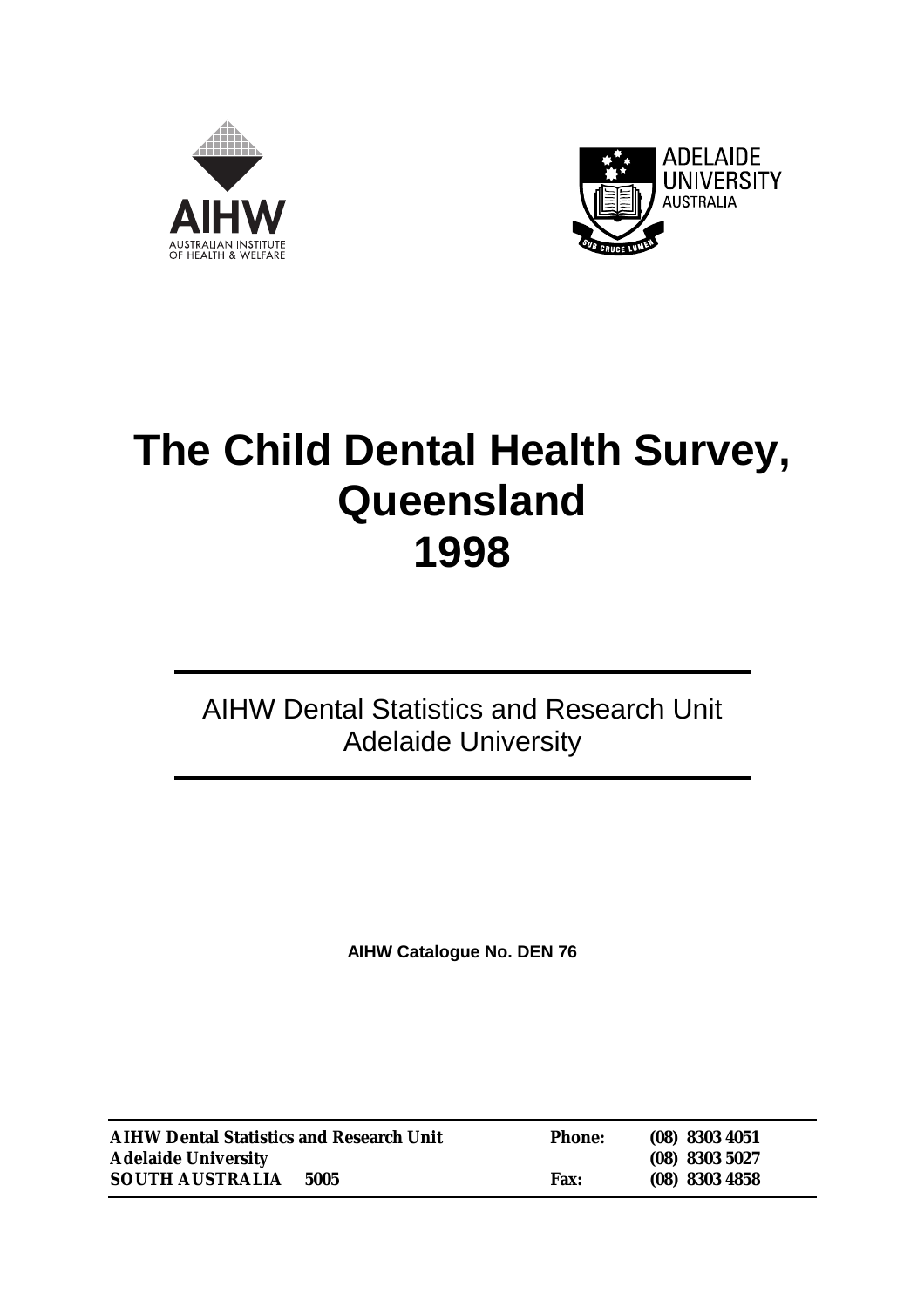The Australian Institute of Health and Welfare (AIHW) is Australia's national health and welfare statistics and information agency, and is part of the Commonwealth's Health and Aged Care portfolio. The Institute's mission is to improve the health and well-being of Australians by informing community discussion and decision making through national leadership in developing and providing health and welfare statistics and information.

The AIHW Dental Statistics and Research Unit (DSRU) is a collaborative unit of the AIHW established in 1988 at The University of Adelaide. The DSRU aims to improve the oral health of Australians through the collection, analysis and reporting of dental statistics and research on the dental workforce, dental health status, dental practices and the use of dental services.

#### **DSRU Staff:**

| Director:                      | Professor John Spencer                       |
|--------------------------------|----------------------------------------------|
| <b>Acting Deputy Director:</b> | Dr Kaye Roberts-Thomson                      |
| <b>Senior Research Fellow:</b> | Dr David Brennan                             |
| <b>Research Officers:</b>      | Mr Jason Armfield                            |
|                                | Mr Knute Carter                              |
|                                | Dr Jane Chalmers                             |
|                                | Ms Liana Luzzi                               |
|                                | Mrs Judy Stewart                             |
| <b>Research Associates:</b>    | Ms Kelly Jones                               |
|                                | Dr Suzanna Mihailidis                        |
| <b>General Staff:</b>          | Mrs Leonie Jeffery                           |
|                                | <b>Mrs Lorna Lucas</b>                       |
|                                | Mrs Ruth Wass                                |
| Consultants:                   | Dr Mike Morgan (University of Melbourne)     |
|                                | Dr Gary Slade (University of North Carolina) |

Any comment or information relevant to the subject matter of this report would be welcome. Correspondence should be directed to:

The Director AIHW Dental Statistics and Research Unit Adelaide University SOUTH AUSTRALIA 5005

| Tel:        | $(08)$ 8303 4051                             |
|-------------|----------------------------------------------|
| <b>Fax:</b> | $(08)$ 8303 4858                             |
| Email:      | aihw.dsru@adelaide.edu.au                    |
| Website:    | http://www.adelaide.edu.au/socprev-dent/dsru |

#### **Australian Institute of Health and Welfare**

**Board Chairperson** Professor Janice Reid

**Director** Dr Richard Madden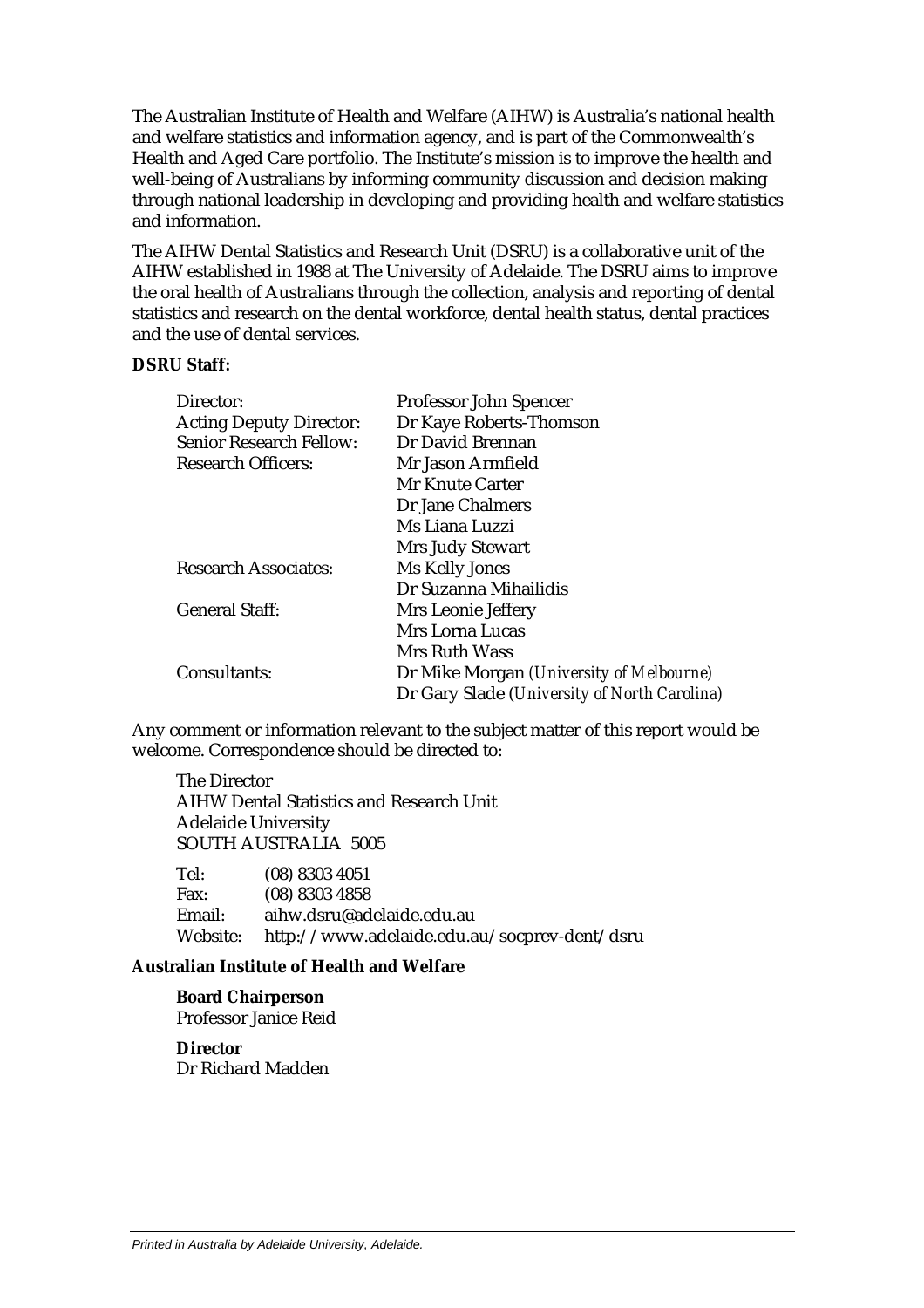## **Contents**

## **Tables**

| Table 1: Number of children sampled and sampling procedure by Health Zone |  |
|---------------------------------------------------------------------------|--|
|                                                                           |  |
|                                                                           |  |
| Table 4: Deciduous dentition: decayed, missing and filled teeth by age 9  |  |
|                                                                           |  |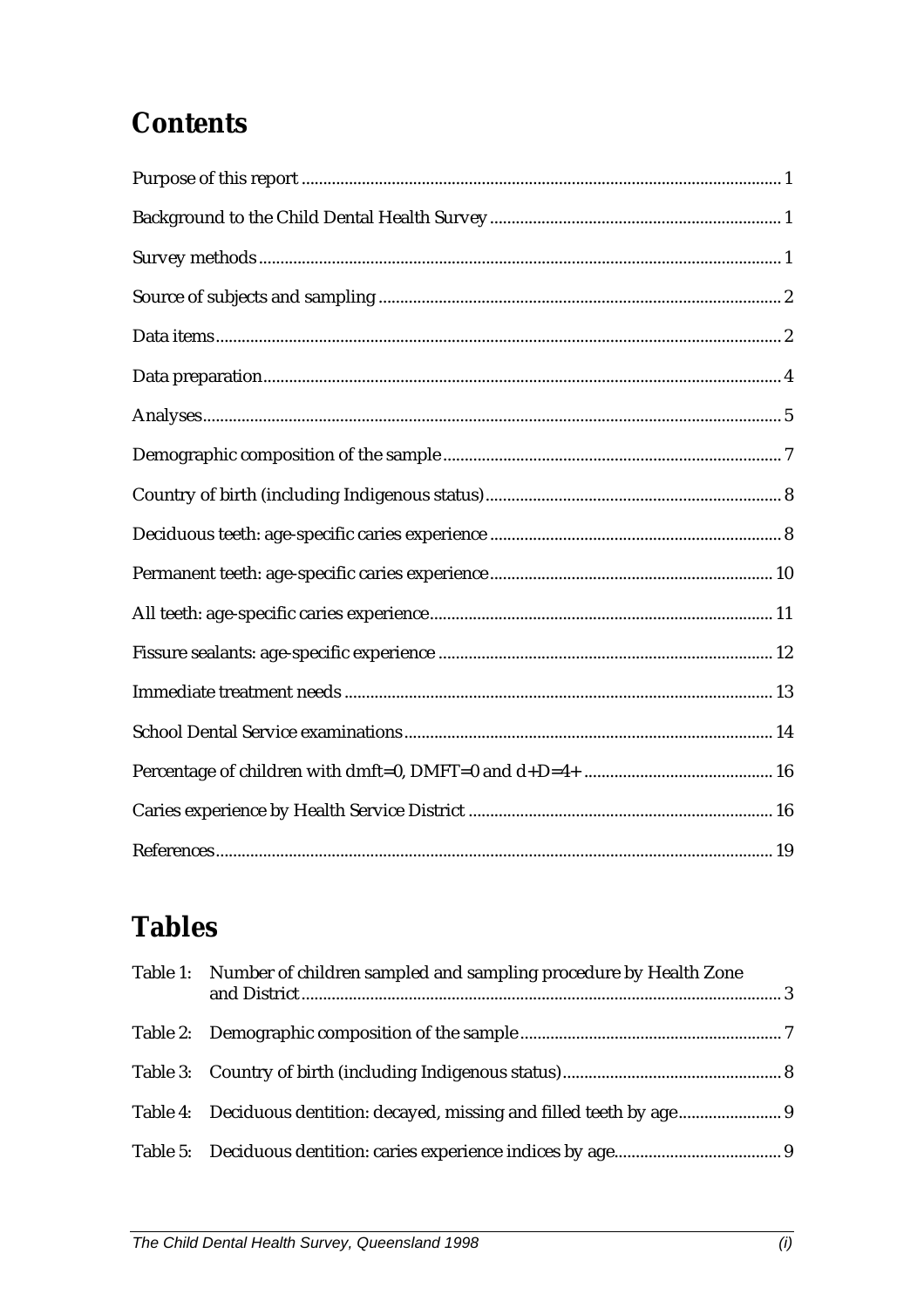| Table 6: Permanent dentition: decayed, missing and filled teeth by age 10      |  |
|--------------------------------------------------------------------------------|--|
|                                                                                |  |
|                                                                                |  |
|                                                                                |  |
|                                                                                |  |
| Table 11: School Dental Service examinations: age-specific distribution  14    |  |
| Table 12: School Dental Service examinations: time since last visit  15        |  |
| Table 13: Six-year-old deciduous caries experience by Health Zone by Health    |  |
| Table 14: Twelve-year-old permanent caries experience by Health Zone by Health |  |

## **Figures**

| Figure 2: Percentage of children in sample and Queensland by Health Service |  |
|-----------------------------------------------------------------------------|--|
| Figure 3: Time since last dental examination, 6- and 12-year-olds 15        |  |
| Figure 4: Percentage of children with dmft=0, DMFT=0 and d+D=4+  16         |  |

## **Abbreviations**

| $\mathbf d$ | deciduous decayed teeth                     |
|-------------|---------------------------------------------|
| m           | deciduous missing teeth                     |
| f           | deciduous filled teeth                      |
| dmft        | deciduous decayed, missing and filled teeth |
| D           | permanent decayed teeth                     |
| M           | permanent missing teeth                     |
| F           | permanent filled teeth                      |
| <b>DMFT</b> | permanent decayed, missing and filled teeth |
| SD          | standard deviation                          |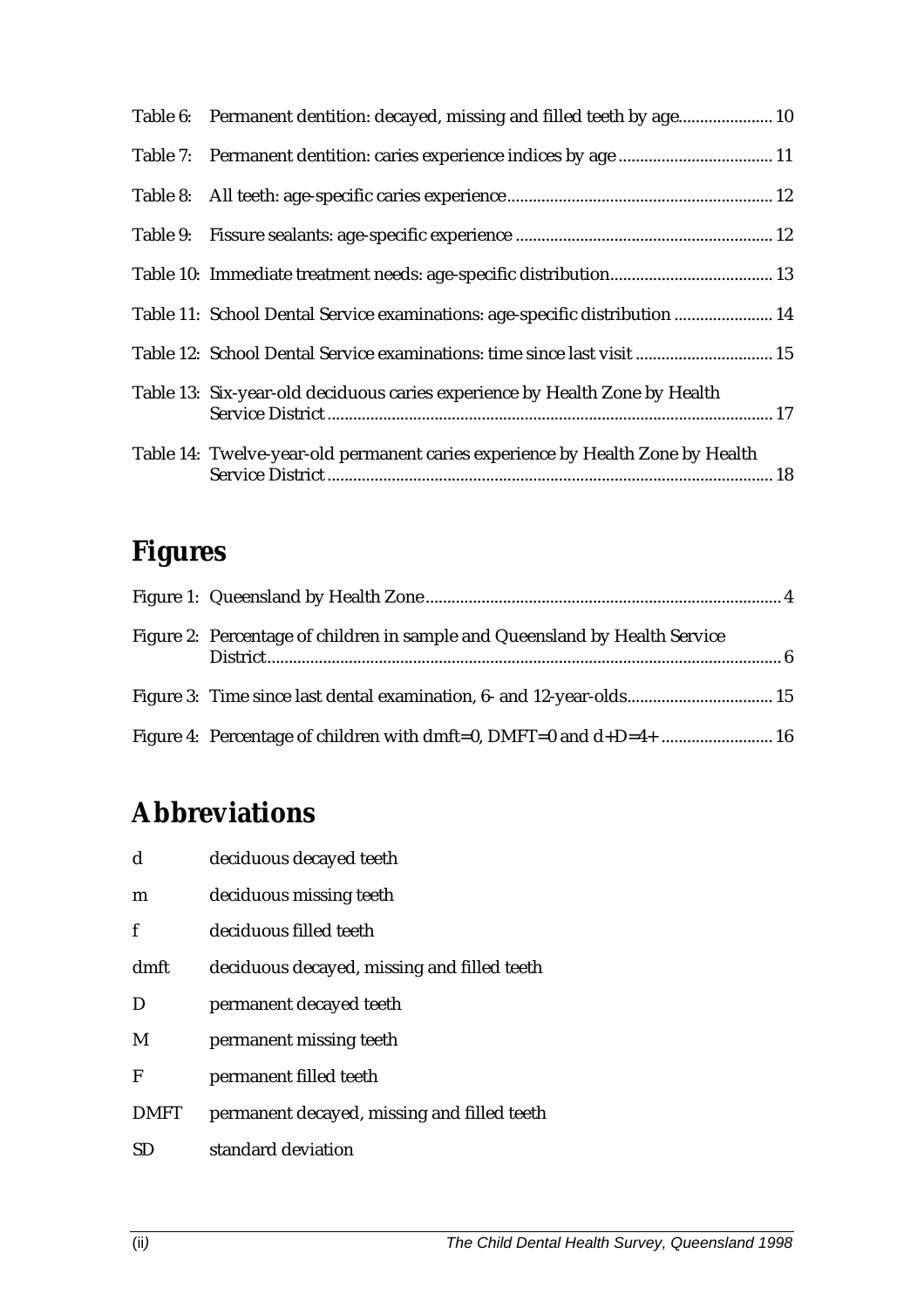## **Purpose of this report**

This report is part of the annual series providing descriptive statistics concerning child dental health in Queensland. The tables and figures contained in this report describe the demographic composition of the sample, deciduous and permanent caries experience, extent of immediate treatment needs, prevalence of fissure sealants and other relevant information. The report also presents a description of the Survey methods.

The report provides summary statements highlighting differences between the 1997 and 1998 findings. However, it should be noted that no formal hypothesis tests have been undertaken, and descriptions of differences between years are intended as a guide to the reader rather than a formal evaluation of trends.

## **Background to the Child Dental Health Survey**

The Child Dental Health Survey, originally established in 1977 by the (then) Commonwealth Department of Health, is intended to provide time-series data for the purpose of monitoring the dental health status of primary school children. The establishment of the Survey coincided with the development of the Australian School Dental Scheme (ASDS), a government-funded program providing dental care for school children. Implicit within the original goals of the Child Dental Health Survey was the collection of routine data from among all patients of the ASDS which was administered through each of the State and Territory health authorities. There was no attempt to obtain information about those students not enrolled in the ASDS. From the inception of the Survey, data have been collected by School Dental Service staff.

The survey has been maintained annually since 1977. Following some changes to the survey procedures by individual State and Territory health authorities (principally in the methods of sampling, but also including some alterations to data items) a redesigned Survey was developed in 1988. At that time responsibility for the management and processing of the Survey was passed to Dental Statistics and Research Unit (DSRU), an external unit of the Australian Institute of Health and Welfare. In the process of transferring responsibility for the Survey, State and Territory health authorities were encouraged to adopt some limited changes to the types of data collected and to move towards sampling of a proportion of children. Those changes were adopted uniformly by the end of 1991.

## **Survey methods**

Data for the Child Dental Health Survey were collected during the 1998 calendar year from a sample of patients of the Queensland School Dental Service by dental therapists and dentists. Data items were transcribed from routine clinical records on to Optical Mark Reader (OMR) data sheets.

Processing and editing of all data forms was performed by the AIHW Dental Statistics and Research Unit. Unit record data were forwarded to the DSRU in Adelaide for processing and analysis.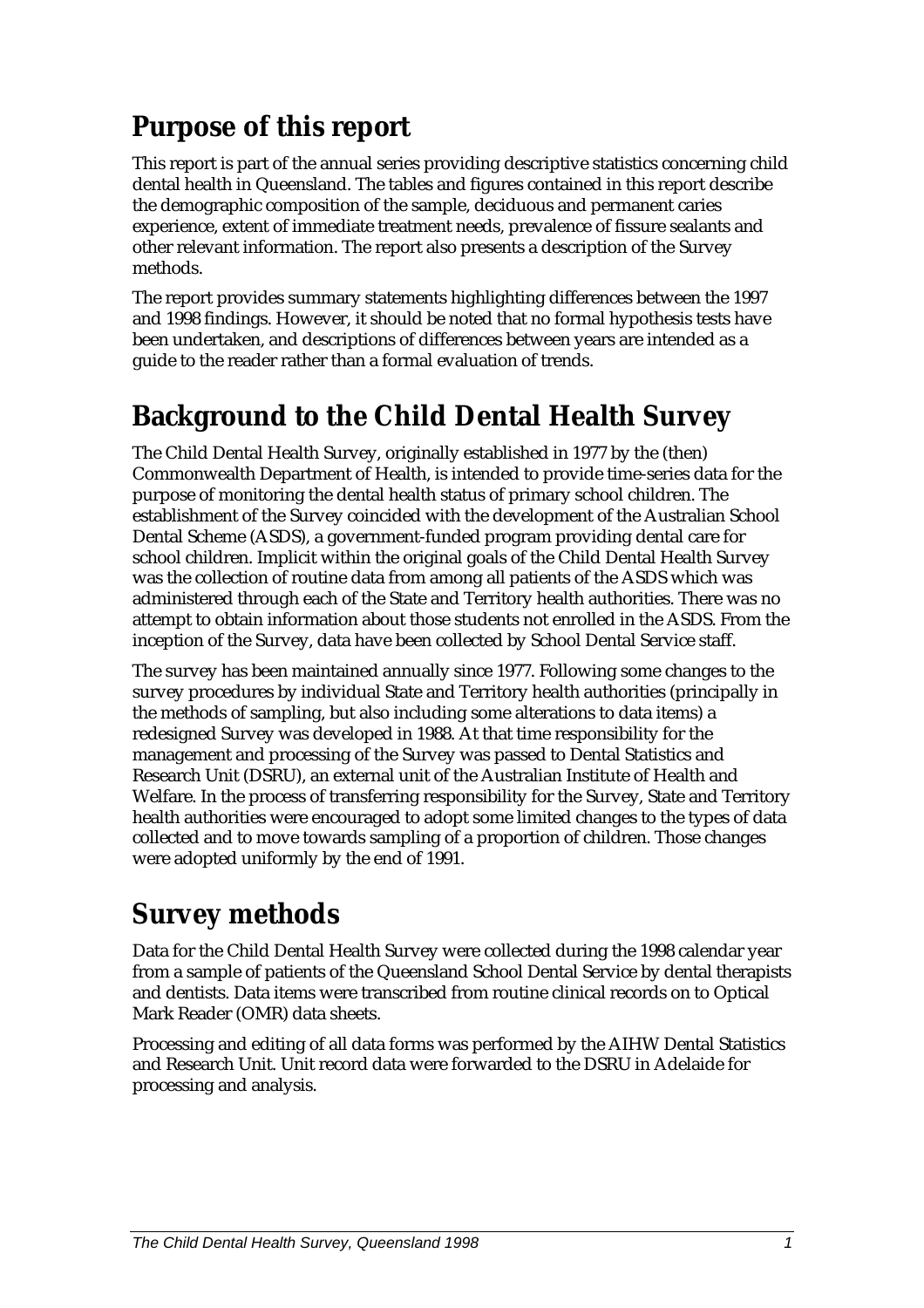## **Source of subjects and sampling**

It was intended that children throughout Queensland would be sampled at a ratio of approximately 1:15 by selecting those whose date of birth was on either the first or the sixth day of any month. All children with an unknown date of birth were also sampled. Sampling occurred at the time of routine clinical examinations prior to the commencement of any course of care.

The outcome of sampling varied across Queensland HSDs and within these varied by clinics. The number of children sampled in each district and the sampling procedure predominantly used are given in Table 1. HSDs are presented by Health Zones, the geographic coverage of which are shown in Figure 1. While most districts utilised the intended sampling procedure one region sampled all children with dates of birth between the 1st and 6th of any month and in two districts sampling by date of birth was not carried out. The large number of children sampled from the Gold Coast HSD derived from a full enumeration of 6- and 12-year-olds in this district. Overall, 69.5% of the children were sampled on the basis of them having been born on the  $1<sup>st</sup>$  or  $6<sup>th</sup>$  of the month.

As can be seen, the bulk of the children came from the Brisbane North, Bayside, Gold Coast and QEII HSDs. There were few children sampled from Bundaberg, Cairns, Charters Towers, Charleville and Roma, South Burnett and Tablelands HSDs. Several districts failed to sample any children.

### **Changes since 1997**

The areas of reporting have changed between 1997 and 1998 from Statistical Subdivisions as used by the Australian Bureau of Statistics to HSDs which are currently used by Queensland Health. This has resulted in an increase in areas of sampling from 13 to 34 (the four districts comprising Brisbane North have been combined and the Yeronga district has been included in QEII). Direct comparisons in areas of sampling between 1997 and 1998 are, therefore, not available.

## **Data items**

Demographic and service provision data items include the child's age, sex and the date of the current and previous examination. Provision was made for recording country of birth and the indigenous status of each child and mother.

Dental health status data items include a count of the number of teeth which were decayed, missing (because of dental caries) or filled (because of dental caries). Separate counts of caries experience were made of deciduous and permanent teeth. A count of the number of permanent teeth with fissure sealants (and which were not decayed or filled) was also made. An additional data item was marked to indicate if the child had a need for immediate treatment, defined as the presence of oral pain or infection, or the likely occurrence of oral pain of infection within four weeks. This would include children requiring treatment for existing pain, dental abscesses, grossly decayed teeth with pulp exposure, avulsed or fractured teeth, or life threatening conditions. All indices follow recommendations made by the World Health Organization (1987) and by Palmer et al. (1984) concerning epidemiological recording of dental conditions. A survey guide was previously issued to all clinics explaining the conventions for data recording. However, there were no formal procedures for training or calibration in the clinical procedures for detection of caries experience. Instead, clinical staff used their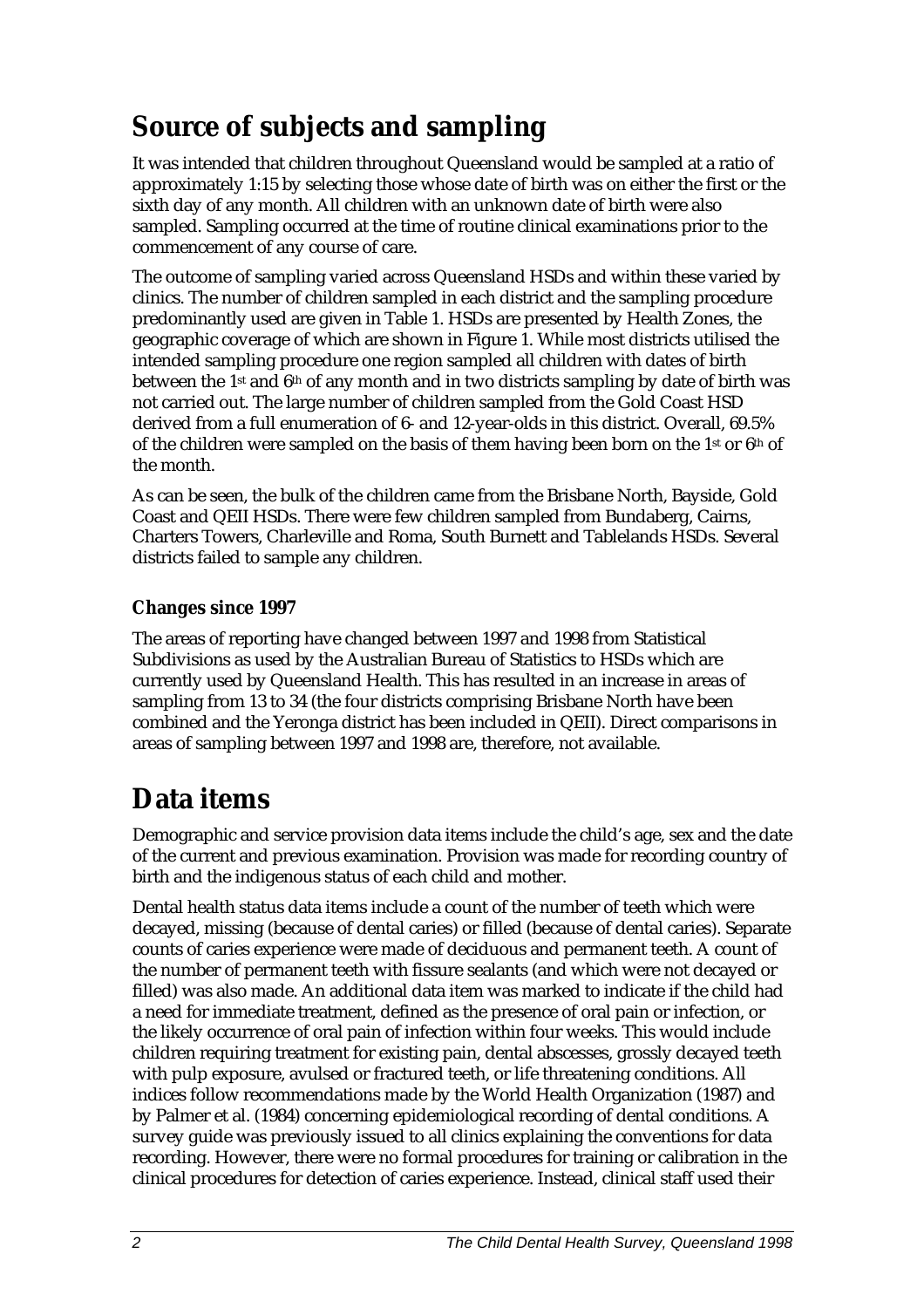own clinical judgement when making decisions about the presence or absence of decayed, missing, filled or fissure sealed teeth.

|                                 |                   | <b>Sampling</b>          | Per cent sampled<br>at most common | <b>Most common</b>       |  |  |  |  |
|---------------------------------|-------------------|--------------------------|------------------------------------|--------------------------|--|--|--|--|
| <b>Health Services District</b> | $\mathbf n$       | procedure                | sampling procedure                 | sampling ratio           |  |  |  |  |
| <b>Northern Zone</b>            |                   |                          |                                    |                          |  |  |  |  |
| Bowen                           | 99                | 1 and $6$                | 100.0                              | 1:15                     |  |  |  |  |
| Cairns                          | 7                 | 1 and $6$                | 100.0                              | 1:15                     |  |  |  |  |
| <b>Charters Towers</b>          | 34                | 1 and $6$                | 100.0                              | 1:15                     |  |  |  |  |
| Innisfail                       | 50                | Αll                      | 100.0                              | 1:1                      |  |  |  |  |
| Mackay                          | 557               | 1 and $6$                | 99.5                               | 1:15                     |  |  |  |  |
| Moranbah                        | 156               | 1 and $6$                | 100.0                              | 1:15                     |  |  |  |  |
| Mount Isa                       | 60                | 1 and $6$                | 100.0                              | 1:15                     |  |  |  |  |
| Tablelands                      | $\mathbf{1}$      | $\overline{\phantom{0}}$ | $\overline{\phantom{a}}$           | $\overline{\phantom{0}}$ |  |  |  |  |
| Townsville                      | 654               | 1 and $6$                | 99.8                               | 1:15                     |  |  |  |  |
|                                 |                   | <b>Central Zone</b>      |                                    |                          |  |  |  |  |
| Banana                          | 62                | 1 and $6$                | 100.0                              | 1:15                     |  |  |  |  |
| <b>Brisbane North</b>           | 1,520             | 1 and $6$                | 97.2                               | 1:15                     |  |  |  |  |
| Bundaberg                       | $12 \overline{ }$ | 1 and $6$                | 100.0                              | 1:15                     |  |  |  |  |
| Central Highland                | 183               | 1 and $6$                | 100.0                              | 1:15                     |  |  |  |  |
| Gladstone                       | 142               | 1 and $6$                | 98.6                               | 1:15                     |  |  |  |  |
| Gympie                          | 225               | 1 and $6$                | 100.0                              | 1:15                     |  |  |  |  |
| Redcliffe/Caboolture            | 322               | 1 and $6$                | 99.4                               | 1:15                     |  |  |  |  |
| Rockhampton                     | 150               | 1 and $6$                | 99.3                               | 1:15                     |  |  |  |  |
| South Burnett                   | 6                 | 1 and $6$                | 100.0                              | 1:15                     |  |  |  |  |
| Sunshine Coast                  | 631               | 1 and $6$<br>98.1        |                                    | 1:15                     |  |  |  |  |
|                                 |                   | <b>Southern Zone</b>     |                                    |                          |  |  |  |  |
| <b>Bayside</b>                  | 1,501             | $1 - 6$                  | 87.1                               | 1:5                      |  |  |  |  |
| Charleville                     | 30                | 1 and $6$                | 93.3                               | 1:15                     |  |  |  |  |
| Gold Coast                      | 3,041             | $All^*$                  | 81.0                               | 1:1                      |  |  |  |  |
| Logan/Beaudesert                | 183               | 1 and $6$                | 94.0                               | 1:15                     |  |  |  |  |
| Northern Downs                  | 92                | 1 and $6$                | 100.0                              | 1:15                     |  |  |  |  |
| QEII                            | 1,344             | 1 and $6$                | 93.1                               | 1:15                     |  |  |  |  |
| Roma                            | 1                 | $\overline{\phantom{0}}$ | $\tilde{?}$                        | $\ddot{?}$               |  |  |  |  |
| Southern Downs                  | 283               | 1 and $6$                | 99.3                               | 1:15                     |  |  |  |  |
| Toowoomba                       | 652               | 1 and $6$                | 99.5                               | 1:15                     |  |  |  |  |
| West Moreton                    | 444               | 1 and $6$                | 99.8                               | 1:15                     |  |  |  |  |
| Unknown                         | 430               | 1 and $6$                | 60.0                               | 1:15                     |  |  |  |  |

#### **Table 1: Number of children sampled and sampling procedure by Health Zone and District**

\* 6- and 12-year-old children only sampled at 1:1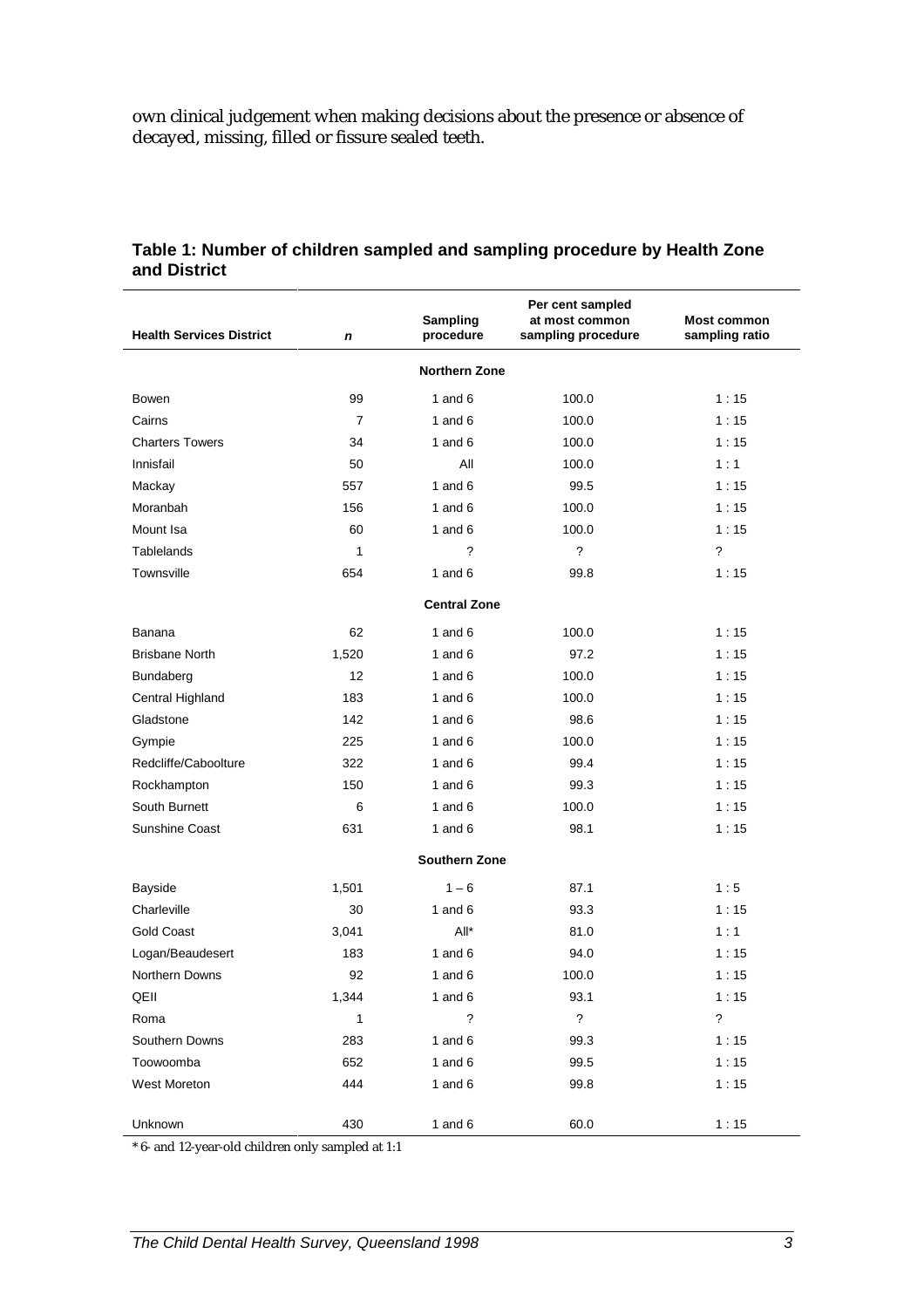

**Figure 1: Queensland by Health Zone**

### **Data preparation**

Prior to OMR scanning a check was made for missing or erroneous data. Where tooth level information was incorrect (e.g., a tooth indicated as both fissure sealed and unerupted) or where required fields were missing, the OMR form was returned to the relevant clinic for correction.

Data were cleaned prior to analyses after a visual check identified a number of suspicious cases. In addition, linear regression of age on the number of deciduous and permanent decayed, missing or filled teeth revealed numerous outliers with standardised residuals greater than 3 standard deviations from the mean. A visual check allowed a number of these cases to be corrected where it was evidently a data recording error.

Cases from HSDs with very few children sampled were removed from the data set where their inclusion was likely to significantly influence the results. As a result, cases from Cairns, Bundaberg, Roma, South Burnett and Tablelands HSDs were excluded.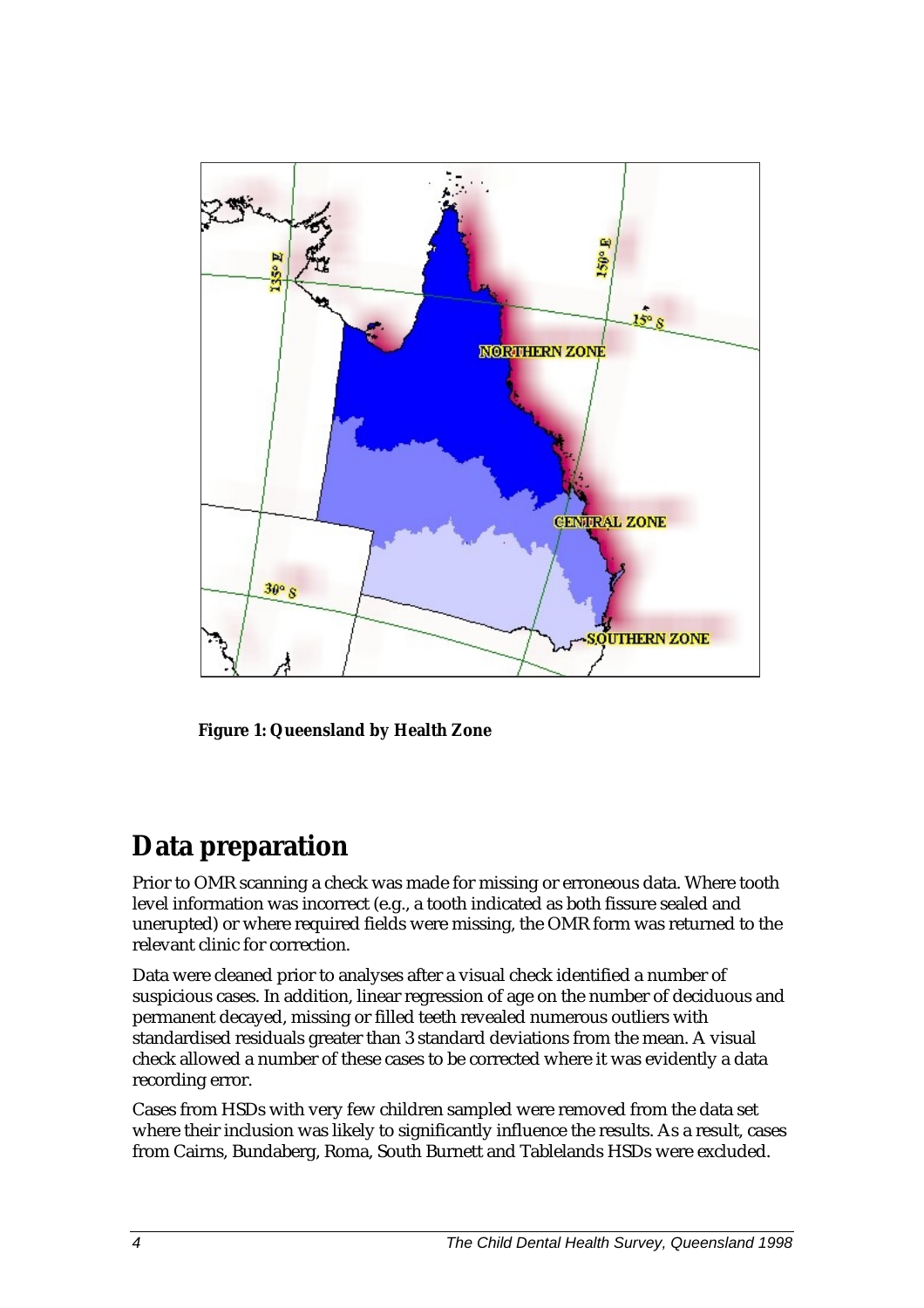## **Analyses**

Data were analysed to provide age-specific means and percentages for each dental disease index and for periodicity of examinations. Standard deviations were computed for all means. The level of statistical precision for all age-specific estimates was assessed by computing the relative standard error (that is, standard error of the estimate divided by the estimate, expressed as a percentage). Estimates with relative standard errors exceeding 40% are marked with an asterisk. These estimates are statistically unreliable and should be interpreted with caution.

A further aspect of the analysis was the weighting of unit records to reflect the sampling procedure. This was necessary because children were sampled using different probabilities of selection. The probability was 1.0 (i.e., selected by full enumeration) for children with an unknown date of birth throughout the state. Elsewhere the probability was approximately 0.066 (*ie* equivalent to the ratio of 1:15) for students sampled according to the intended procedure and approximately 0.2 for students sampled on the basis of dates of birth falling between the 1<sup>st</sup> and 6<sup>th</sup> of any month (i.e., equivalent to the ratio of 1:5). Hence, the weighting process considered the number of students sampled (n<sub>i</sub>) and the number of children in the population (assuming accurate sampling,  $N_i=n_i/[sampling]$  probability]) for each sampling strata. Stratum specific weights, w<sub>i</sub>, which could be applied to unit record data were computed to avoid inflating the sample size. The following formula was used:

$$
w_i = \frac{N_i / n_i}{\sum N_i / \sum n_i}
$$

Weighted records were further weighted to reflect the Estimated Residential Population (ERP) of 5–14-year-olds in each Health Service Division (HSD) in Queensland. District estimates were computed using ERP as at 30 June 1998 by Statistical Local Areas as published by the Australian Bureau of Statistics (1999). The relative sample sizes and population estimates by HSD as a percentage of the total sample and Queensland population are shown in Figure 2. The final unit record weights were applied to all statistics computed for Tables 2 to 10 such that the weighted contribution of each HSD was proportional to the percentage represented by each HSD of the relevant Queensland population.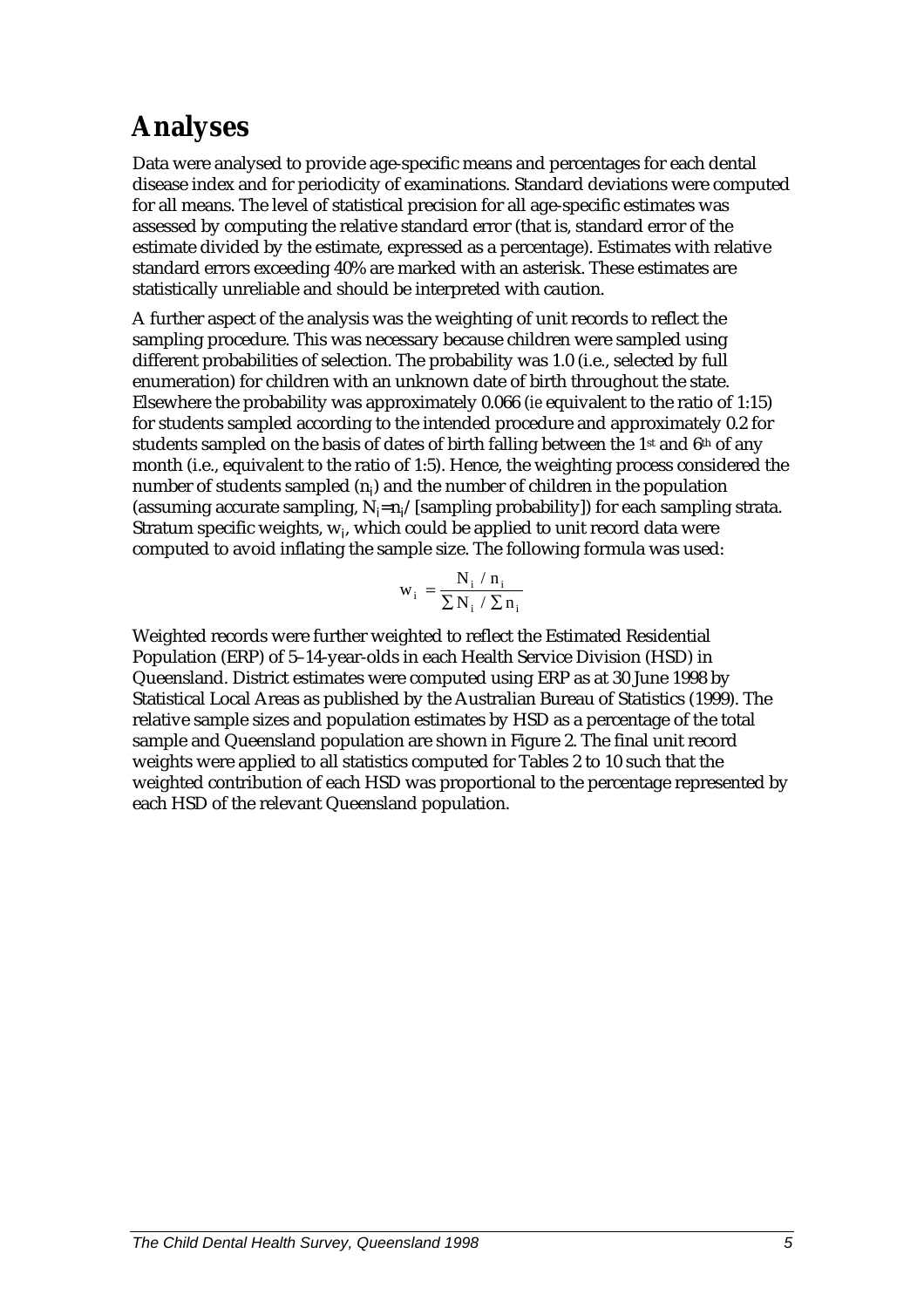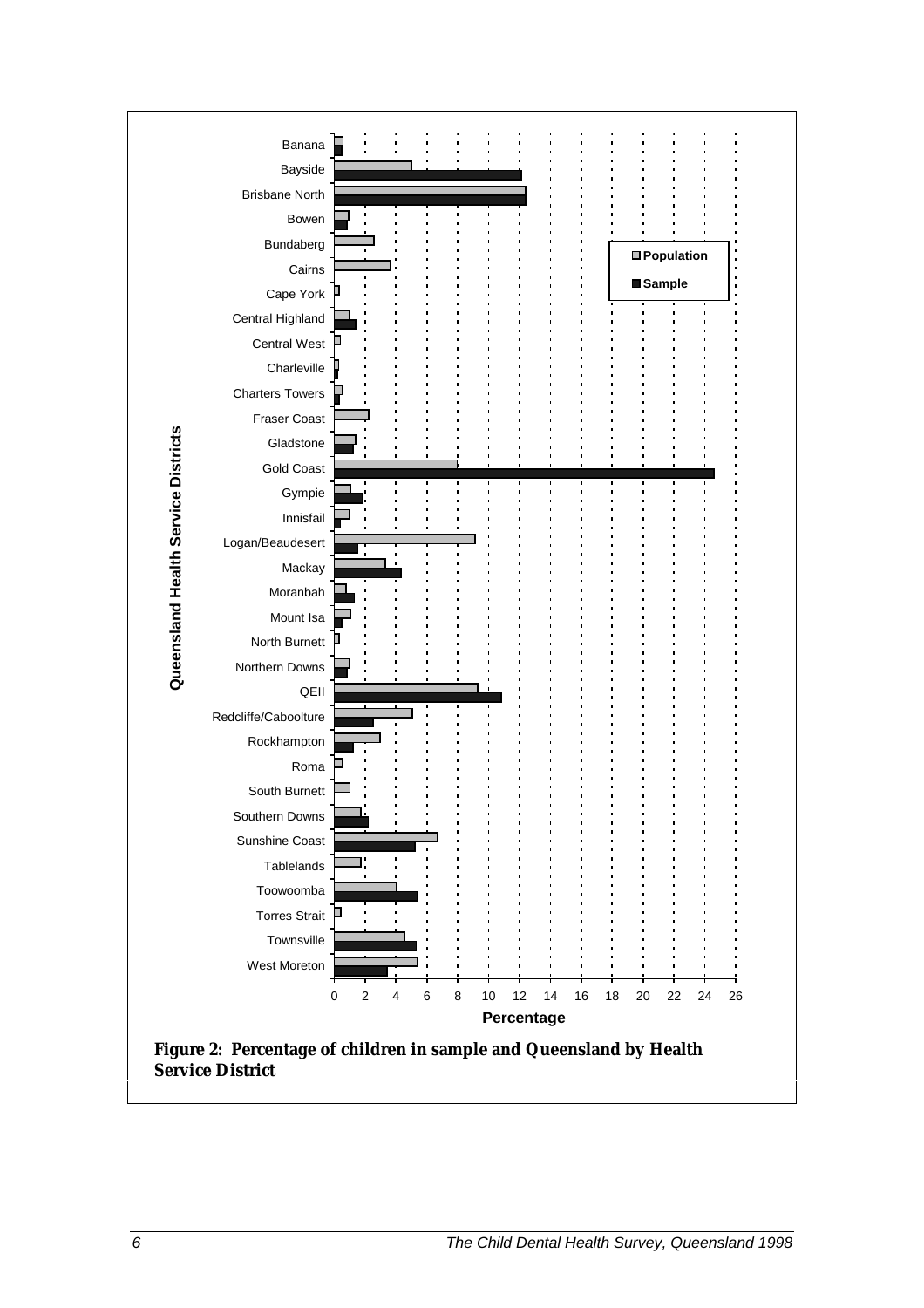### **Demographic composition of the sample**

A total number of 12,410 children were sampled during 1998 (see Table 2). The majority of children in the complete sample were aged between 5 and 15 years inclusive (97.4%). There were very small numbers of children aged less than 4 or greater than 15 years. In the weighted distribution males were represented in slightly smaller numbers ( $n = 6,176$ ) than females ( $n = 6,236$ ). There was little difference between the average age of males (mean =  $9.22$ ) and that of females (mean =  $9.24$ ).

The age distribution of the sample reflects the age range of school children who are the principal target group of the Queensland School Dental Service. The small numbers of children aged 4 years or less and 15 years or more results in less reliability of computed statistics for those ages. Furthermore, children in those ages are outside the main target group of the School Dental Service and it is likely that they have some special characteristics which make them less representative of their respective age groups within the Queensland population.

### **Changes since 1997**

The total number of children sampled in 1998 was 3,606 cases more than for 1997. In other respects the percentage age and sex distribution after weighting did not change substantially in 1998.

|              | Known date of birth |                |                |                  | Age only known |                |                | Weighted no. of children |                |  |
|--------------|---------------------|----------------|----------------|------------------|----------------|----------------|----------------|--------------------------|----------------|--|
| Age (years)  | <b>Males</b>        | <b>Females</b> | <b>Persons</b> | <b>Males</b>     | <b>Females</b> | <b>Persons</b> | <b>Males</b>   | <b>Females</b>           | <b>Persons</b> |  |
|              | $\boldsymbol{n}$    | n              | n              | $\boldsymbol{n}$ | $\mathbf n$    | n              | $\mathbf n$    | $\mathbf n$              | n              |  |
| 2            | 2                   | 1              | 3              | 0                | 0              | $\mathbf 0$    | $\overline{2}$ | 1                        | 3              |  |
| 3            | 5                   | 3              | 8              | 0                | $\Omega$       | $\mathbf 0$    | 6              | 5                        | 10             |  |
| 4            | 132                 | 128            | 261            | 1                | $\mathbf 0$    | 1              | 155            | 149                      | 305            |  |
| 5            | 417                 | 441            | 858            | 3                | 3              | 6              | 494            | 490                      | 984            |  |
| 6            | 949                 | 927            | 1,879          | 150              | 167            | 321            | 728            | 663                      | 1,395          |  |
| 7            | 597                 | 590            | 1,191          | 5                | 10             | 15             | 687            | 711                      | 1,402          |  |
| 8            | 550                 | 523            | 1,073          | 8                | 9              | 17             | 654            | 654                      | 1,308          |  |
| 9            | 463                 | 532            | 995            | 8                | $\mathbf 0$    | 8              | 601            | 647                      | 1,248          |  |
| 10           | 522                 | 512            | 1,035          | 4                | 5              | 9              | 684            | 705                      | 1,389          |  |
| 11           | 514                 | 539            | 1,055          | 3                | 4              | 7              | 633            | 668                      | 1,303          |  |
| 12           | 817                 | 871            | 1,689          | 117              | 127            | 245            | 559            | 626                      | 1,185          |  |
| 13           | 373                 | 368            | 741            | $\overline{2}$   | 1              | 3              | 414            | 411                      | 825            |  |
| 14           | 290                 | 268            | 559            | $\mathbf 0$      | 1              | 1              | 312            | 283                      | 597            |  |
| 15           | 190                 | 188            | 378            | 0                | $\mathbf 0$    | $\mathbf 0$    | 219            | 197                      | 416            |  |
| 16           | 20                  | 22             | 42             | 0                | 0              | $\mathbf 0$    | 24             | 21                       | 45             |  |
| 17           | 5                   | 4              | 9              | 0                | $\Omega$       | $\mathbf 0$    | 6              | $\overline{4}$           | 10             |  |
| 18           | $\Omega$            | 0              | 0              | 0                | $\Omega$       | $\mathbf 0$    | $\Omega$       | $\Omega$                 | 0              |  |
| 19           | 0                   | 1              | 1              | 0                | $\mathbf 0$    | 0              | $\mathbf 0$    | 1                        | 1              |  |
| <b>Total</b> | 5,846               | 5,918          | 11,777         | 301              | 327            | 633            | 6,176          | 6,236                    | 12,427         |  |

### **Table 2. Demographic composition of the sample**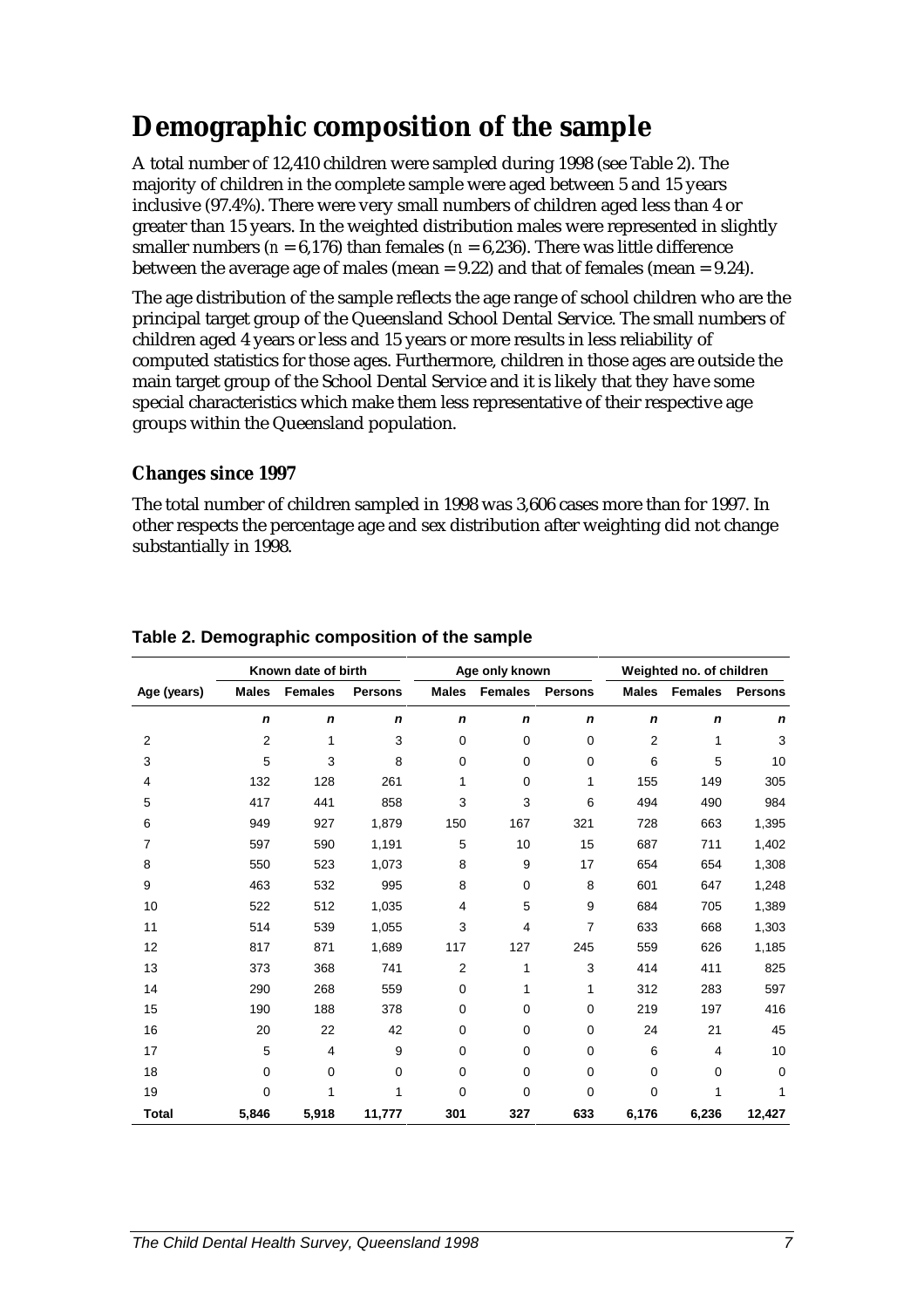## **Country of birth (including Indigenous status)**

As shown in Table 3, the birthplace/Indigenous status of 68.5% of children was missing or recorded as not known. Australian-born (non-Indigenous) children represented 96.7% of the remainder of the sample (30.5% of the total sample). Students identified as Australian-born Aboriginal comprised 0.4% of the total sample. Only small numbers of children were identified as being born outside of Australia.

Due to the small amount of known information concerning the birthplace/Indigenous status of the childrens' mothers these results have been omitted from this report.

### **Changes since 1997**

There have been few changes in the percentages of children sampled by country of birth between 1997 and 1998.

| <b>Birthplace (Indigenous Status)</b> | <b>Frequency</b> | Percent | <b>Valid percent</b> |
|---------------------------------------|------------------|---------|----------------------|
|                                       | n                | %       | %                    |
| Australia (non-Indigenous)            | 3,784            | 30.5    | 30.7                 |
| Australia (Aboriginal)                | 53               | 0.4     | 0.4                  |
| Australia (Torres Strait Islander)    | 14               | 0.1     | 0.1                  |
| United Kingdom and Ireland            | 9                | 0.1     | 0.1                  |
| Other English Speaking                | 15               | 0.1     | 0.1                  |
| European                              | 4                | 0.0     | 0.0                  |
| Middle East (West Asia)               | 2                | 0.0     | 0.0                  |
| South East Asia                       | 13               | 0.1     | 0.1                  |
| Other Asia                            | 11               | 0.1     | 0.1                  |
| Other                                 | 9                | 0.1     | 0.1                  |
| Not known                             | 8,412            | 67.7    | 68.3                 |
| Missing                               | 102              | 0.8     |                      |
| Total                                 | 12,427           | 100.0   | 100.0                |

### **Table 3. Country of birth (including Indigenous status)**

### **Deciduous teeth: age-specific caries experience**

Table 4 shows that the mean number of clinically decayed teeth among children aged up to 12 years old declined consistently across age groups, from 1.24 for students aged 5 years of age to 0.15 for 12-year-old students. In contrast, the mean number of filled teeth increased to 1.75 for 8-year-olds before declining to 0.41 for 12-year-olds. Mean dmft scores increased from 1.79 for children aged 5 years to 2.47 for 8-year-olds before declining to 0.57 for 12-year-olds.

Among children with caries experience, the percentage of dmft accounted for by the decayed component declined steadily across age groups, from 87.1% for children aged up to and including 4 years of age to 27.1% for 10-year-olds (Table 5). Between the ages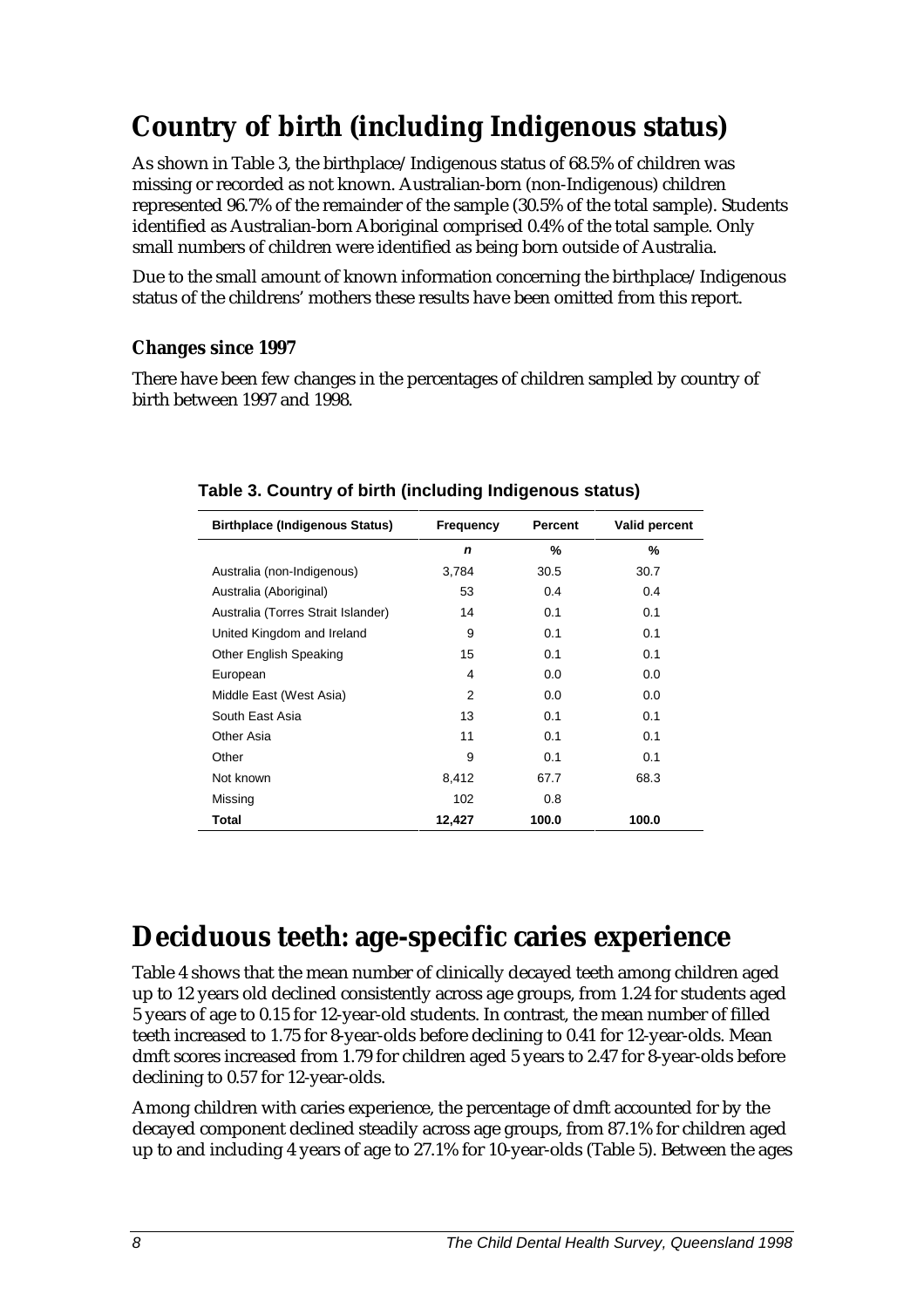of 5 and 10 the percentage of children free of clinical caries (dmft=0) ranged from a high of 58.3% among children aged 5 years to a low of 41.0% among 8-year-olds.

Together these distributions suggest that the caries experience of younger children, probably presenting for the first time to the School Dental Service, is mostly represented by untreated decay, and that this is managed in later years to achieve a relatively low frequency of untreated decay.

#### **Changes since 1997**

Changes in mean number of decayed and dmf teeth between 1997 and 1998 were generally small although increases in mean dmft were found for the youngest age group and for children aged 7, 8 and 9. Children up to the age of 4 had considerably higher levels of clinically detectable decay in 1998, higher mean dmft (49.2% higher in 1998 than reported in 1997) and a lower percentage with dmft=0.

| Age      | <b>Children</b> | Decayed (d) |           | Missing (m) |         |      | Filled (f) |      | dmft |  |
|----------|-----------------|-------------|-----------|-------------|---------|------|------------|------|------|--|
|          | $\mathbf n$     | mean        | <b>SD</b> | mean        | SD      | mean | SD         | mean | SD   |  |
| $\leq 4$ | 318             | 1.61        | 2.62      | $0.02*$     | $0.13*$ | 0.34 | 1.30       | 1.97 | 3.16 |  |
| 5        | 984             | 1.24        | 2.55      | 0.05        | 0.42    | 0.49 | 1.53       | 1.79 | 3.16 |  |
| 6        | 1.395           | 1.04        | 1.87      | 0.06        | 0.42    | 0.94 | 1.85       | 2.04 | 2.96 |  |
| 7        | 1.402           | 0.73        | 1.45      | 0.11        | 0.61    | 1.39 | 2.31       | 2.23 | 3.10 |  |
| 8        | 1.308           | 0.67        | 1.21      | 0.06        | 0.54    | 1.75 | 2.32       | 2.47 | 2.91 |  |
| 9        | 1.248           | 0.51        | 0.99      | 0.06        | 0.39    | 1.58 | 2.17       | 2.15 | 2.62 |  |
| 10       | 1.389           | 0.43        | 0.89      | 0.03        | 0.30    | 1.34 | 1.89       | 1.80 | 2.31 |  |
| 11       | 1.303           | 0.31        | 0.79      | 0.03        | 0.22    | 0.88 | 1.75       | 1.21 | 2.20 |  |
| 12       | 1.185           | 0.15        | 0.52      | $0.01*$     | $0.19*$ | 0.41 | 1.12       | 0.57 | 1.45 |  |

**Table 4: Deciduous dentition – decayed, missing and filled teeth by age**

\* relative standard error ≥ 40%

| Age      | d/dmft |      | $dmft=0$    |      |  |  |
|----------|--------|------|-------------|------|--|--|
|          | n      | %    | $\mathbf n$ | %    |  |  |
| $\leq 4$ | 150    | 87.1 | 318         | 52.9 |  |  |
| 5        | 411    | 73.1 | 984         | 58.3 |  |  |
| 6        | 674    | 55.4 | 1,395       | 51.7 |  |  |
| 7        | 729    | 38.7 | 1,402       | 48.0 |  |  |
| 8        | 772    | 31.9 | 1,308       | 41.0 |  |  |
| 9        | 727    | 29.2 | 1,248       | 41.8 |  |  |
| 10       | 718    | 27.1 | 1,389       | 48.3 |  |  |
| 11       | 456    | 29.4 | 1,303       | 65.0 |  |  |
| 12       | 265    | 27.7 | 1,185       | 77.7 |  |  |

**Table 5: Deciduous dentition – caries experience indices by age**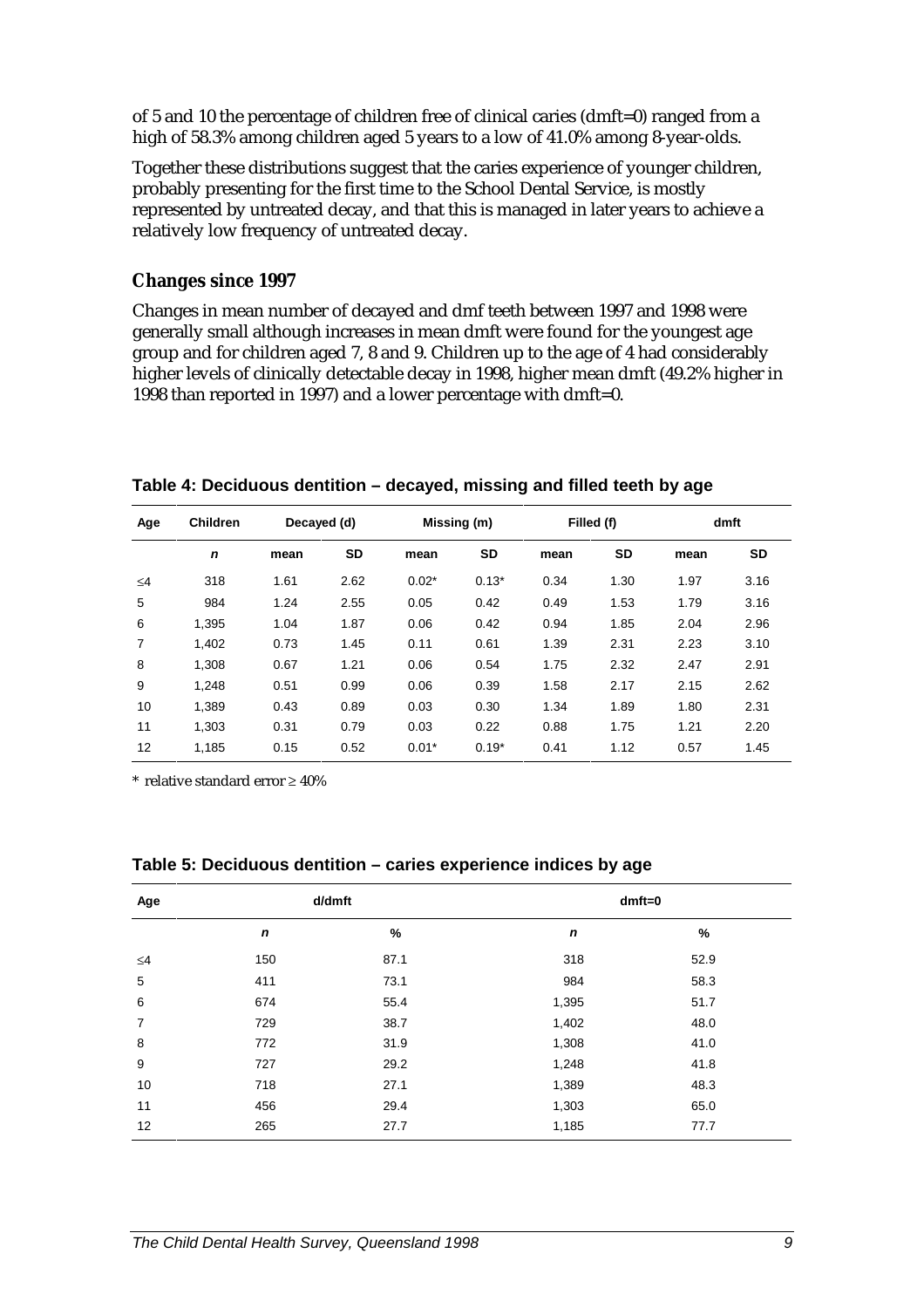### **Permanent teeth: age-specific caries experience**

The mean number of clinically detectable decayed teeth increased with increasing age (see Table 6), ranging from 0.01 among 5-year-old children up to 1.44 for students aged 16 to 19 years old. Similarly, across the same age range, the mean number of fillings ranged from 0.01 to 1.72. DMFT scores increased from 0.02 among 5-year-olds to 3.37 for the oldest age group. The mean DMFT score for 12-year-old students was 1.22. Among students aged 11 to 15 years, the age-associated increase in mean DMFT was greater than the pattern observed for the younger half of the age range. This suggests either that caries activity accelerates after the age of 10, or that these older children represent a cohort with a higher historical caries experience. However, this trend is also affected by the increasing number of permanent teeth at risk, and increasing years at risk, which occur with increasing age.

The percentage of children free of clinically detectable caries in the permanent dentition (DMFT=0) declined substantially across older age groups (Table 7). It is noteworthy that for age groups up to 12 years, more than 54% of children in any age group were free of clinical caries in the permanent dentition (DMFT=0). The percentage of DMFT present as untreated clinically detectable decay (D/DMFT) decreased from 85.8% for 6-year-olds to a low of 31.4% for 15-year-olds.

### **Changes since 1997**

There were no consistent changes in either clinically detectable decay or DMFT scores between 1997 and 1998. Scores for several age-groups increased while decreases occurred for other age groups. Increases in the percentage of DMFT expressed as decay occurred for children aged 5, 9, 14, 15 and those aged 16 years and over, while a reduction was show in 10-year-olds. There were also small increases for some age groups in the percentage with DMFT=0.

| Age            | <b>Children</b> | Decayed (D) |           |         | Missing (M) |         | Filled (F) |         | <b>DMFT</b> |  |
|----------------|-----------------|-------------|-----------|---------|-------------|---------|------------|---------|-------------|--|
|                | $\mathbf n$     | mean        | <b>SD</b> | mean    | SD          | mean    | SD         | mean    | SD          |  |
| 5              | 984             | $0.01*$     | $0.17*$   |         | -           | $0.01*$ | $0.18*$    | $0.02*$ | $0.25*$     |  |
| 6              | 1,395           | 0.07        | 0.35      | 0.00    | $0.03*$     | 0.02    | 0.20       | 0.09    | 0.42        |  |
| $\overline{7}$ | 1,402           | 0.17        | 0.57      | 0.00    | $0.13*$     | 0.09    | 0.43       | 0.26    | 0.80        |  |
| 8              | 1.308           | 0.19        | 0.56      | 0.00    | 0.07        | 0.17    | 0.57       | 0.36    | 0.85        |  |
| 9              | 1.248           | 0.19        | 0.58      | $0.01*$ | $0.19*$     | 0.23    | 0.65       | 0.43    | 0.95        |  |
| 10             | 1.389           | 0.30        | 0.80      | 0.02    | 0.15        | 0.55    | 1.02       | 0.87    | 1.47        |  |
| 11             | 1,303           | 0.28        | 0.87      | $0.01*$ | $0.15*$     | 0.44    | 0.95       | 0.74    | 1.37        |  |
| 12             | 1,185           | 0.43        | 0.98      | 0.06    | 0.41        | 0.73    | 1.33       | 1.22    | 1.93        |  |
| 13             | 825             | 0.52        | 1.21      | 0.10    | 0.53        | 0.95    | 1.54       | 1.56    | 2.28        |  |
| 14             | 597             | 0.66        | 1.31      | 0.06    | 0.40        | 1.21    | 1.85       | 1.93    | 2.54        |  |
| 15             | 416             | 0.81        | 1.67      | 0.11    | 0.57        | 1.43    | 1.87       | 2.35    | 2.81        |  |
| $\geq 16$      | 56              | 1.44        | 2.99      | $0.20*$ | $0.76*$     | 1.72    | 2.13       | 3.37    | 4.20        |  |

**Table 6: Permanent dentition –decayed, missing and filled teeth by age**

relative standard error ≥ 40%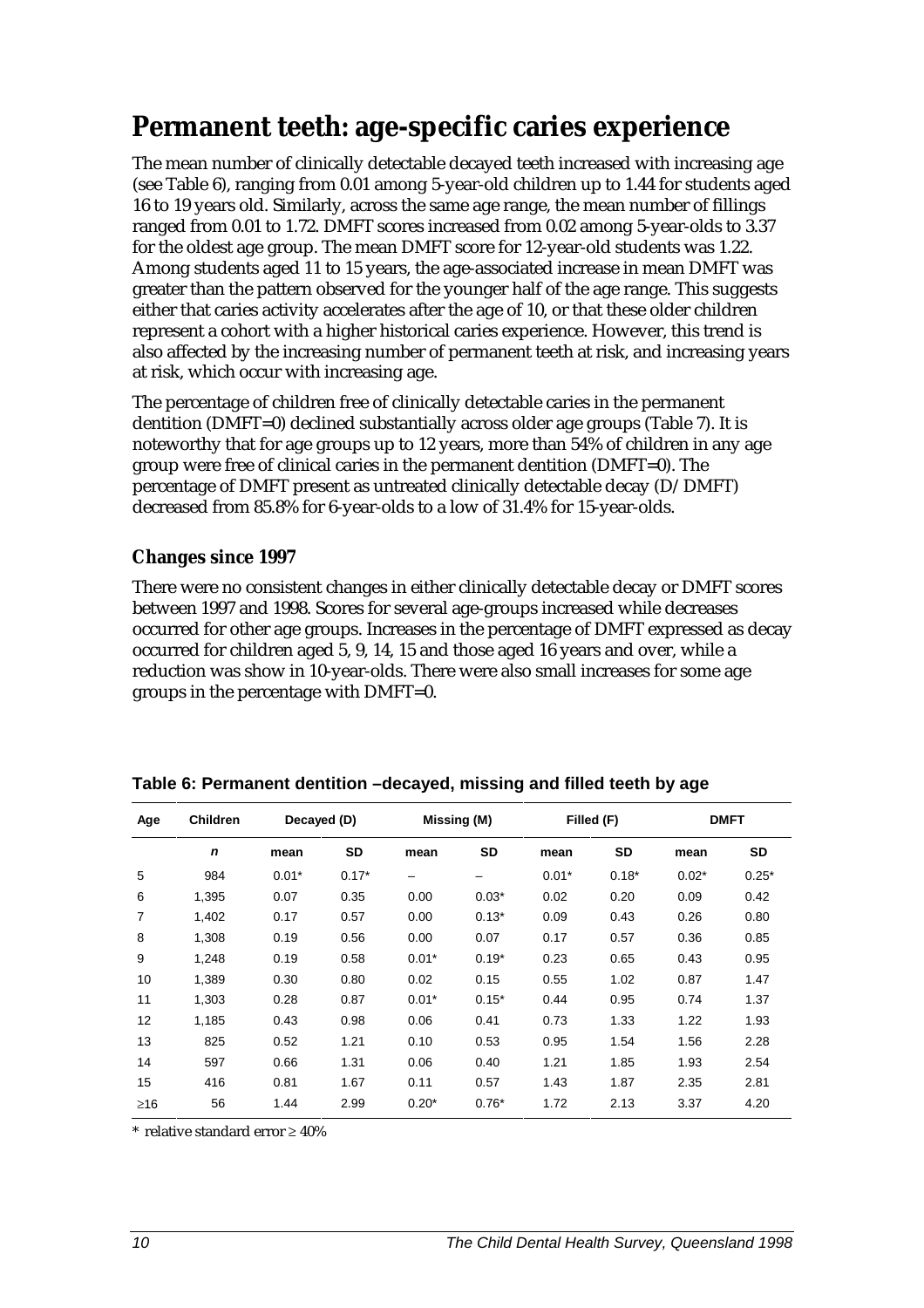| Age       | <b>D/DMFT</b> |      | $DMFT=0$         |      |  |  |
|-----------|---------------|------|------------------|------|--|--|
|           | $\mathbf n$   | %    | $\boldsymbol{n}$ | $\%$ |  |  |
| 5         | 9             | 82.3 | 984              | 99.1 |  |  |
| 6         | 83            | 85.8 | 1395             | 94.0 |  |  |
| 7         | 199           | 69.5 | 1402             | 85.8 |  |  |
| 8         | 256           | 57.8 | 1308             | 80.5 |  |  |
| 9         | 289           | 44.0 | 1248             | 76.9 |  |  |
| 10        | 513           | 32.9 | 1389             | 63.1 |  |  |
| 11        | 435           | 37.3 | 1303             | 66.6 |  |  |
| 12        | 539           | 35.2 | 1185             | 54.5 |  |  |
| 13        | 423           | 32.4 | 825              | 48.8 |  |  |
| 14        | 347           | 34.2 | 597              | 41.9 |  |  |
| 15        | 277           | 31.4 | 416              | 33.5 |  |  |
| $\geq 16$ | 37            | 37.7 | 56               | 33.1 |  |  |

**Table 7: Permanent dentition – caries experience indices by age**

### **All teeth: age-specific caries experience**

Untreated clinical decay in the combined deciduous and permanent dentitions (d+D≥1) existed for between 28.1% and 45.0% of the sample (see Table 8). The greatest likelihood of untreated decay occurred for children aged up to 5 where 45.0% had d+D of 1 or more. The most extensive levels of untreated clinical decay  $(d+D=5 \text{ or more})$ occurred in the youngest children with the percentage of children with d+D=5+ generally decreasing with increasing age of the students.

More than 96% of students aged up to 12 years had no deciduous or permanent teeth missing due to caries. However, smaller percentages avoided having fillings, and this was associated with age. An increase in the percentage of children presenting with fillings was seen up to the age of 10, a decline occurred to the age of 12, followed by a subsequent increase. The oldest children had the most fillings with 56.8% of 15-year-olds having at least one filling present.

There was a reasonably consistent decline in the percentage of children with no clinical caries experience in either their deciduous or permanent dentition (dmft+DMFT=0), from 58.0% of 5-year-olds to 34.5% of 10-year-olds, increasing to 46.0% of 11-year-olds before declining again.

### **Changes since 1997**

There were no substantial changes in the percentages of children with clinically detectable decay between 1997 and 1998. However, decreases in the percentage  $d+D=0$ can be seen in students aged up to 5, and those aged 8, 12, and over 15.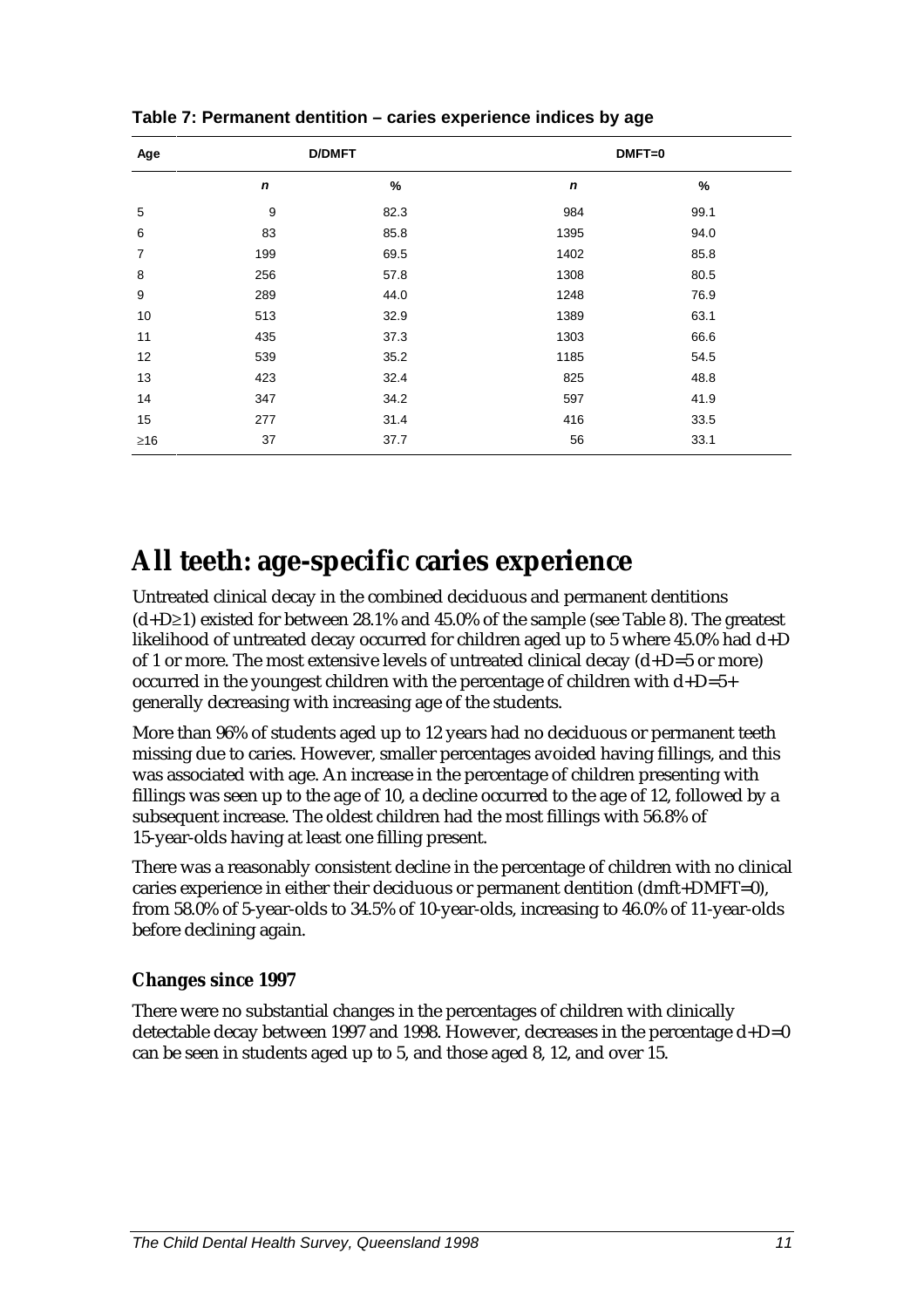|           |                 | $d + D =$     |      |              |     |               |         | $dmft+$ |             |          |
|-----------|-----------------|---------------|------|--------------|-----|---------------|---------|---------|-------------|----------|
| Age       | <b>Students</b> | 0             | 1    | $\mathbf{2}$ | 3   | 4             | $5+$    | $m+M=0$ | $f + F = 0$ | $DMFT=0$ |
|           | $\mathbf n$     | $\frac{9}{6}$ | %    | %            | %   | $\frac{9}{6}$ | %       | %       | %           | %        |
| $\leq 4$  | 318             | 55.0          | 12.9 | 8.7          | 4.7 | 5.7           | 13.0    | 98.3    | 89.6        | 52.9     |
| 5         | 984             | 64.3          | 10.7 | 8.1          | 4.4 | 3.8           | 8.8     | 97.7    | 85.0        | 58.0     |
| 6         | 1,395           | 60.1          | 14.2 | 9.6          | 5.7 | 3.4           | 6.9     | 97.6    | 70.6        | 50.3     |
| 7         | 1,402           | 61.9          | 15.0 | 10.8         | 5.7 | 3.1           | 3.5     | 95.1    | 60.1        | 45.0     |
| 8         | 1,308           | 59.2          | 19.4 | 10.3         | 5.0 | 2.9           | 3.2     | 97.7    | 48.0        | 37.1     |
| 9         | 1,248           | 63.5          | 18.6 | 9.0          | 5.6 | 1.5           | 1.9     | 96.0    | 47.7        | 35.9     |
| 10        | 1,389           | 62.7          | 19.0 | 9.2          | 4.5 | 2.0           | 2.7     | 97.0    | 43.7        | 34.5     |
| 11        | 1,303           | 70.5          | 14.9 | 7.4          | 3.8 | 1.9           | 1.7     | 97.6    | 56.0        | 46.0     |
| 12        | 1,185           | 69.7          | 15.2 | 7.2          | 4.3 | 2.6           | 1.0     | 96.6    | 56.8        | 43.9     |
| 13        | 825             | 71.9          | 14.2 | 8.6          | 2.3 | 1.2           | 1.9     | 95.6    | 54.8        | 43.2     |
| 14        | 597             | 69.6          | 13.9 | 6.4          | 4.9 | 2.0           | 3.2     | 96.9    | 54.0        | 41.0     |
| 15        | 416             | 65.2          | 14.8 | 8.8          | 6.1 | 3.3           | 1.8     | 95.5    | 43.2        | 33.1     |
| $\geq 16$ | 56              | 57.3          | 22.9 | $0.7*$       | 0.0 | $7.7*$        | $11.4*$ | 92.0    | 46.6        | 33.1     |

**Table 8: All teeth: age-specific caries experience**

\* relative standard error ≥ 40%

### **Fissure sealants: age-specific experience**

The mean number of fissure sealants per child (see Table 9) shows a bimodal distribution, peaking for 8- and 14-year-olds. Children with some clinical caries experience ( $\overline{DMFT=1+}$ ) were more likely to have fissure sealants than those with no clinical caries experience (DMFT=0) across all age groups except for 10- and 16-yearolds. This is consistent with the targeting of sealants to children with greater disease experience.

|           |                 |      |                 | <b>Students with sealants</b> |          |              |      |
|-----------|-----------------|------|-----------------|-------------------------------|----------|--------------|------|
| Age       | <b>Students</b> |      | <b>Sealants</b> |                               | $DMFT=0$ | $DMFT \ge 1$ |      |
|           | $\mathbf n$     | mean | SD              | $\mathbf n$                   | %        | $\mathbf n$  | %    |
| 6         | 1,395           | 0.10 | 0.61            | 1,312                         | 2.3      | 83           | 20.2 |
| 7         | 1,402           | 0.42 | 1.13            | 1,203                         | 13.0     | 199          | 23.1 |
| 8         | 1,308           | 0.76 | 1.42            | 1,053                         | 25.1     | 256          | 29.9 |
| 9         | 1,248           | 0.64 | 1.29            | 959                           | 21.3     | 289          | 29.5 |
| 10        | 1,389           | 0.62 | 1.34            | 876                           | 23.8     | 513          | 22.8 |
| 11        | 1,303           | 0.60 | 1.42            | 868                           | 19.4     | 435          | 26.7 |
| 12        | 1,185           | 0.56 | 1.26            | 646                           | 19.6     | 539          | 24.9 |
| 13        | 825             | 0.80 | 1.64            | 402                           | 26.8     | 423          | 32.3 |
| 14        | 597             | 1.08 | 2.11            | 250                           | 26.5     | 347          | 36.3 |
| 15        | 416             | 0.78 | 1.48            | 139                           | 17.2     | 277          | 35.7 |
| $\geq 16$ | 56              | 1.21 | 2.74            | 18                            | 35.3     | 37           | 29.2 |

**Table 9: Fissure sealants: age-specific experience**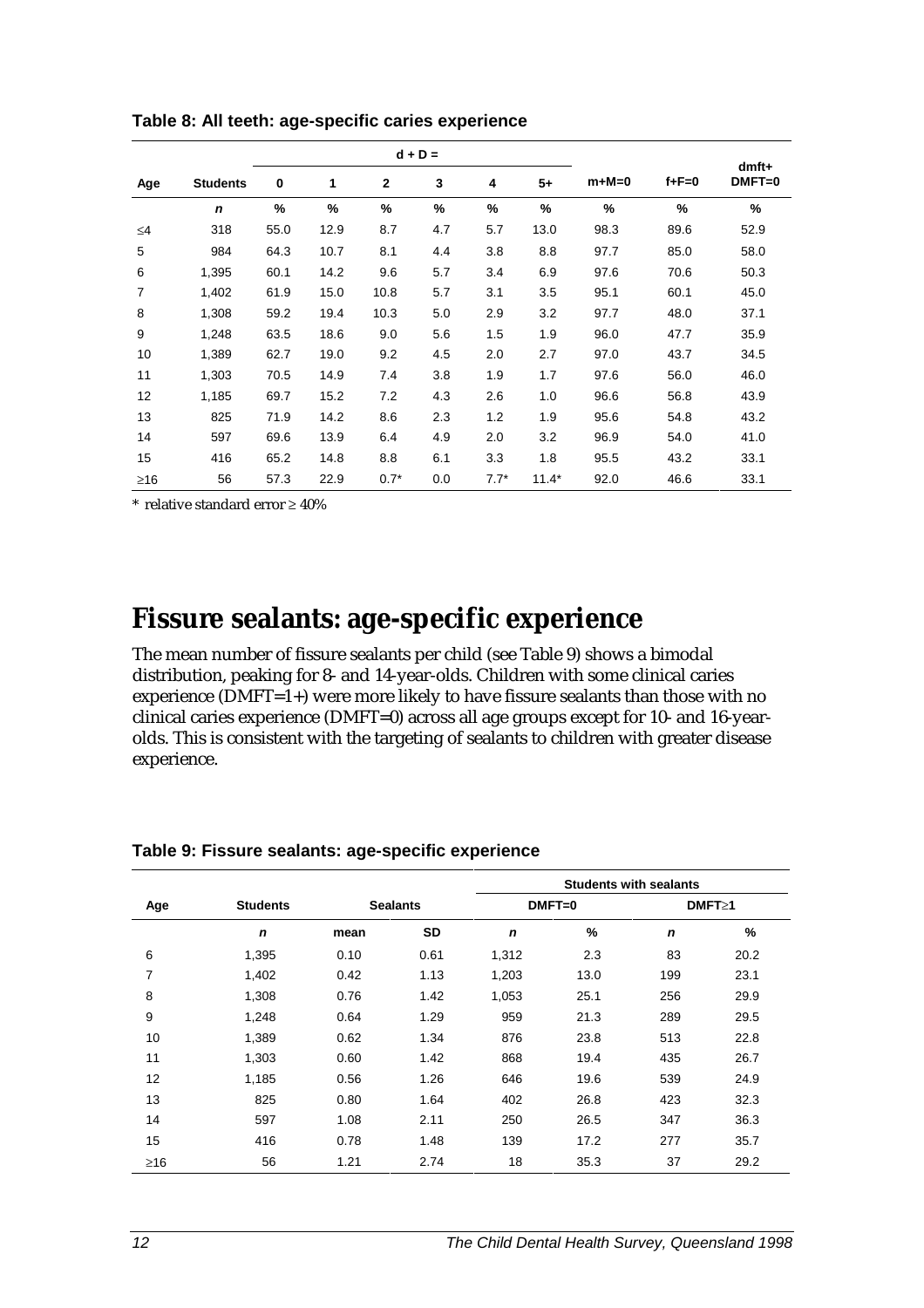#### **Changes since 1997**

The mean number of fissure sealants was higher for most age groups in 1998 than in 1997. However, the percentages of students with fissure sealants were, for the most part, unchanged indicating higher numbers of fissure sealants in those children with sealants.

### **Immediate treatment needs**

As can be seen from Table 10, immediate treatment needs were observed for between 6% and 13% of children aged 5–15 years. These children had a higher mean dmft and mean DMFT and, for most age groups, a higher percentage with 4 or more decayed teeth in comparison with the overall sample. These patterns of caries experience support the view that caries constitutes a substantial burden of disease for this small minority of children, and that it presumably contributes to immediate needs for treatment of pain or infection.

### **Changes since 1997**

The percentage of children with immediate treatment needs is similar to that in 1997. However, compared to 1997, in 1998 mean dmft scores were higher for 5–8-year-olds and DMFT scores were generally higher for children aged older than 10.

| Age            |              |      |         |           |             |           |         |         | $d+D=$   |        |        |
|----------------|--------------|------|---------|-----------|-------------|-----------|---------|---------|----------|--------|--------|
| (yrs)          |              |      | dmft    |           | <b>DMFT</b> |           | 1       | 2       | $\bf{3}$ | 4      | $5+$   |
|                | $\mathbf{n}$ | %    | Mean    | <b>SD</b> | Mean        | <b>SD</b> | %       | $\%$    | $\%$     | %      | $\%$   |
| 5              | 106          | 11.0 | 2.83    | 3.84      | $0.07*$     | $0.55*$   | 10.8    | 16.8    | 7.4      | 6.4    | 13.8   |
| 6              | 157          | 11.5 | 3.46    | 4.08      | 0.12        | 0.41      | 12.0    | 14.3    | 9.5      | $2.5*$ | 15.6   |
| $\overline{7}$ | 142          | 10.3 | 3.60    | 3.70      | 0.40        | 0.93      | 15.8    | 12.0    | 10.9     | 4.1    | 7.7    |
| 8              | 158          | 12.3 | 2.76    | 2.87      | 0.36        | 0.77      | 24.0    | 14.1    | 7.7      | $2.8*$ | 4.6    |
| 9              | 121          | 9.9  | 2.12    | 2.90      | 0.41        | 0.76      | 14.8    | 8.5     | 9.7      | $2.9*$ | $2.3*$ |
| 10             | 103          | 7.6  | 1.98    | 2.45      | 1.06        | 1.54      | 26.2    | 6.0     | 8.5      | 0.0    | 10.5   |
| 11             | 102          | 8.0  | 1.66    | 2.57      | 1.38        | 2.35      | 21.1    | 8.4     | 12.9     | $4.1*$ | $3.9*$ |
| 12             | 102          | 8.8  | 0.50    | 1.32      | 1.11        | 1.65      | 19.9    | 5.6     | 7.0      | $1.4*$ | $2.1*$ |
| 13             | 52           | 6.4  | $0.20*$ | $0.76*$   | 1.81        | 2.70      | 20.5    | $6.4*$  | $7.1*$   | $2.2*$ | $0.6*$ |
| 14             | 38           | 6.6  | $0.21*$ | $0.78*$   | 2.70        | 2.56      | $10.2*$ | $7.1*$  | 18.0     | $4.2*$ | $4.8*$ |
| 15             | 30           | 7.5  |         |           | 2.13        | 2.24      | 19.7    | $10.9*$ | $8.5*$   | $4.9*$ | 0.0    |
| $\geq 16$      | 5            | 9.6  | $0.86*$ | $1.10*$   | $9.01*$     | $9.04*$   | 0.0     | 0.0     | 0.0      | 0.0    | 61.6   |

#### **Table 10: Immediate treatment needs: age-specific distribution**

\* relative standard error ≥ 40%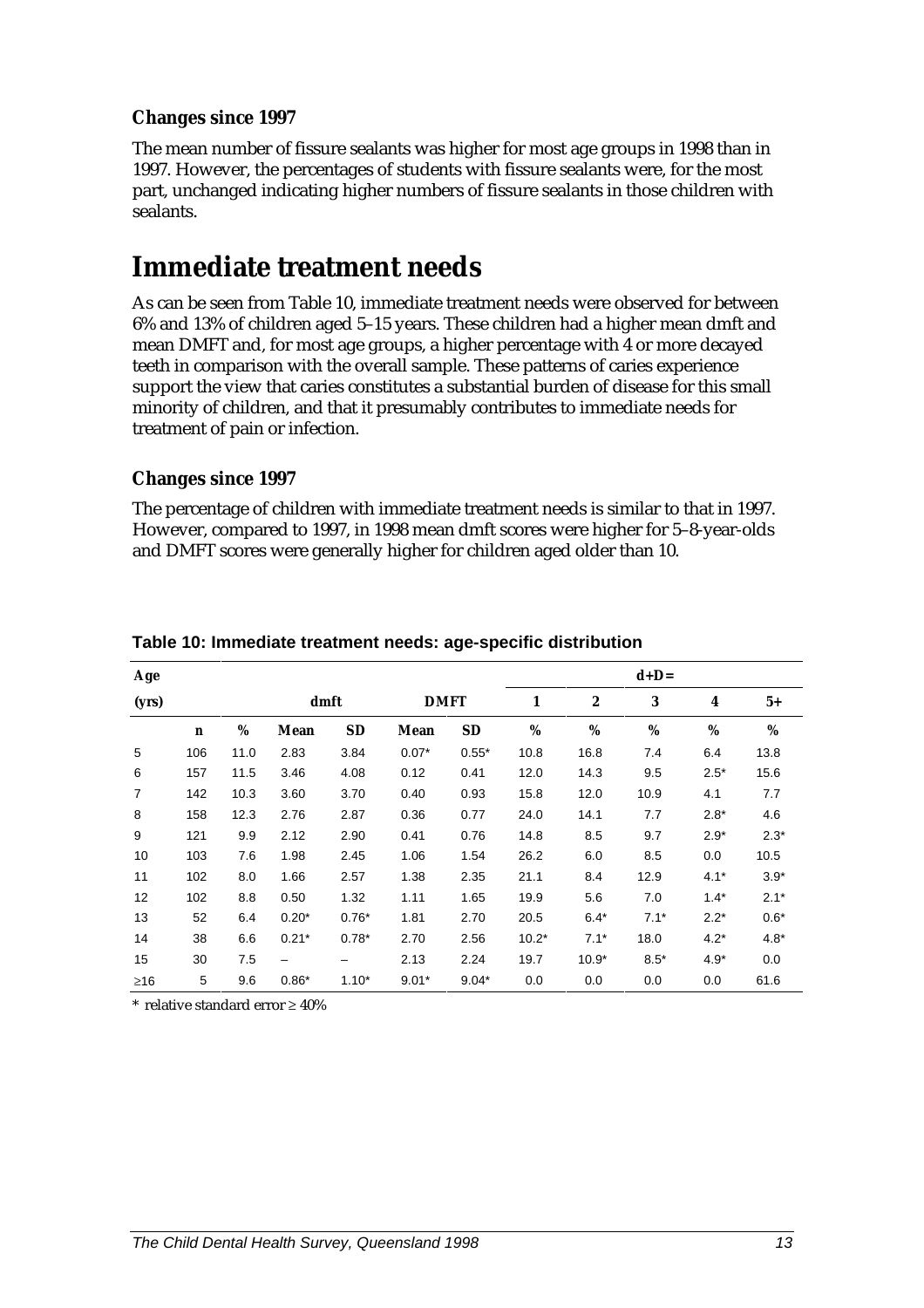### **School Dental Service examinations**

Table 11 refers to the total number of examinations for children during 1998. The percentage of children with no previous examination in the School Dental Service was greatest among those up to 4 years of age and reduced to 4.6% or less for children aged more than 7 years of age. The inverse of this pattern can be seen for the percentage of children with a previous examination, although relatively greater percentages of the youngest and oldest children had an unknown previous examination status.

Among children with a previous examination (see Table 12) approximately one-third to one-half within most ages had received examinations within a period of 13–18 months. A re-examination interval of 7–12 months occurred for most of the remaining children being most frequent for 5-year-old children (61.2%) and occurring for between 17.8% and 40.5% of 6–15-year-olds. Few children had been examined either in the previous 6 months or longer than 18 months previously, however approximately one-third of children aged 14 years or over had their previous examination more than 18 months ago.

Figure 3 presents graphically time since last visit for 6- and 12-year-old children. There was little difference between the percentage of 6-year-olds who had had an exam within the previous 12 months (43.3%) and the percentage of 12-year-olds (39.3%).

### **Changes since 1997**

In comparison to 1997, there was a consistent trend for children up to the age of 11 years to have reduced mean months since last examination and for children aged 12 years and over to have an increased mean time since last visit. A higher percentage of children aged between 9 and 11 had an examination between 7 and 12 months previously.

|           |                          |        | <b>Previous examination in School Dental Service</b> |                |
|-----------|--------------------------|--------|------------------------------------------------------|----------------|
| Age       | <b>Students examined</b> | No     | Yes                                                  | <b>Unknown</b> |
|           | $\mathbf n$              | %      | $\frac{0}{0}$                                        | %              |
| $\leq 4$  | 325                      | 60.5   | 11.5                                                 | 27.9           |
| 5         | 1,029                    | 41.1   | 27.6                                                 | 31.3           |
| 6         | 1,452                    | 18.8   | 54.4                                                 | 26.8           |
| 7         | 1,448                    | 4.6    | 76.4                                                 | 19.0           |
| 8         | 1,344                    | 3.2    | 79.0                                                 | 17.8           |
| 9         | 1,292                    | 2.6    | 84.3                                                 | 13.1           |
| 10        | 1,438                    | 2.1    | 85.3                                                 | 12.6           |
| 11        | 1,365                    | 2.4    | 85.4                                                 | 12.2           |
| 12        | 1,219                    | 2.4    | 76.4                                                 | 21.2           |
| 13        | 852                      | 1.4    | 72.2                                                 | 26.4           |
| 14        | 608                      | 1.7    | 78.3                                                 | 20.1           |
| 15        | 423                      | 1.5    | 79.8                                                 | 18.7           |
| $\geq 16$ | 56                       | $6.3*$ | 45.8                                                 | 47.9           |

#### **Table 11: School Dental Service examinations: age-specific distribution**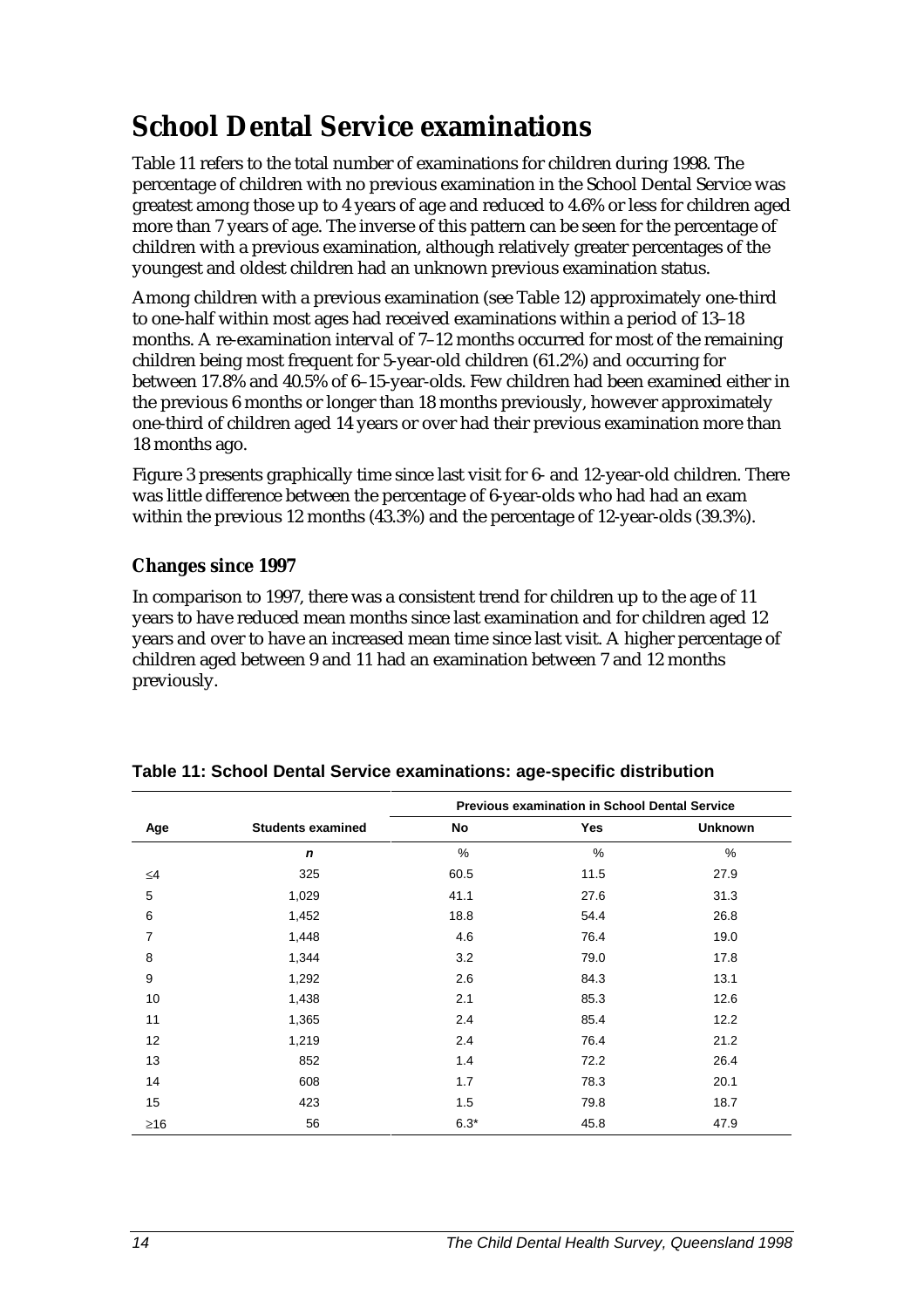|           |                 |         |          |           | <b>Months since last visit</b> |        |          |         |
|-----------|-----------------|---------|----------|-----------|--------------------------------|--------|----------|---------|
| Age       | <b>Students</b> | $0 - 6$ | $7 - 12$ | $13 - 18$ | $19 - 24$                      | $25+$  | mean     | SD      |
|           | $\mathbf n$     | %       | $\%$     | %         | %                              | %      |          |         |
| ≤4        | 13              | $7.2*$  | $22.9*$  | $32.0*$   | 34.7                           | $3.1*$ | $17.15*$ | $9.58*$ |
| 5         | 212             | 8.4     | 61.2     | 27.2      | $0.6*$                         | $2.5*$ | 11.63    | 5.92    |
| 6         | 771             | 2.8     | 40.5     | 47.8      | 7.9                            | 0.9    | 13.31    | 3.85    |
| 7         | 1062            | 0.9     | 34.5     | 49.2      | 11.5                           | 3.9    | 14.89    | 6.40    |
| 8         | 1043            | 1.7     | 33.3     | 45.4      | 14.2                           | 5.5    | 15.12    | 5.97    |
| 9         | 1062            | 1.7     | 40.4     | 38.7      | 11.0                           | 8.2    | 14.82    | 6.00    |
| 10        | 1185            | 1.0     | 40.5     | 38.7      | 13.0                           | 6.7    | 14.83    | 6.42    |
| 11        | 1135            | 2.0     | 39.7     | 39.8      | 11.1                           | 7.4    | 14.85    | 6.92    |
| 12        | 911             | 3.4     | 36.9     | 39.1      | 12.7                           | 7.9    | 15.26    | 7.88    |
| 13        | 600             | 5.1     | 37.1     | 37.8      | 9.7                            | 10.3   | 15.46    | 9.38    |
| 14        | 464             | $0.6*$  | 22.5     | 43.4      | 17.2                           | 16.4   | 17.67    | 7.95    |
| 15        | 327             | 1.7     | 17.8     | 48.2      | 16.4                           | 15.8   | 17.67    | 9.18    |
| $\geq 16$ | 25              | 0.0     | $11.3*$  | 58.7      | $5.6*$                         | 24.4   | 18.75    | $8.31*$ |

**Table 12: School Dental Service examinations: time since last visit**

\* relative standard error ≥ 40%

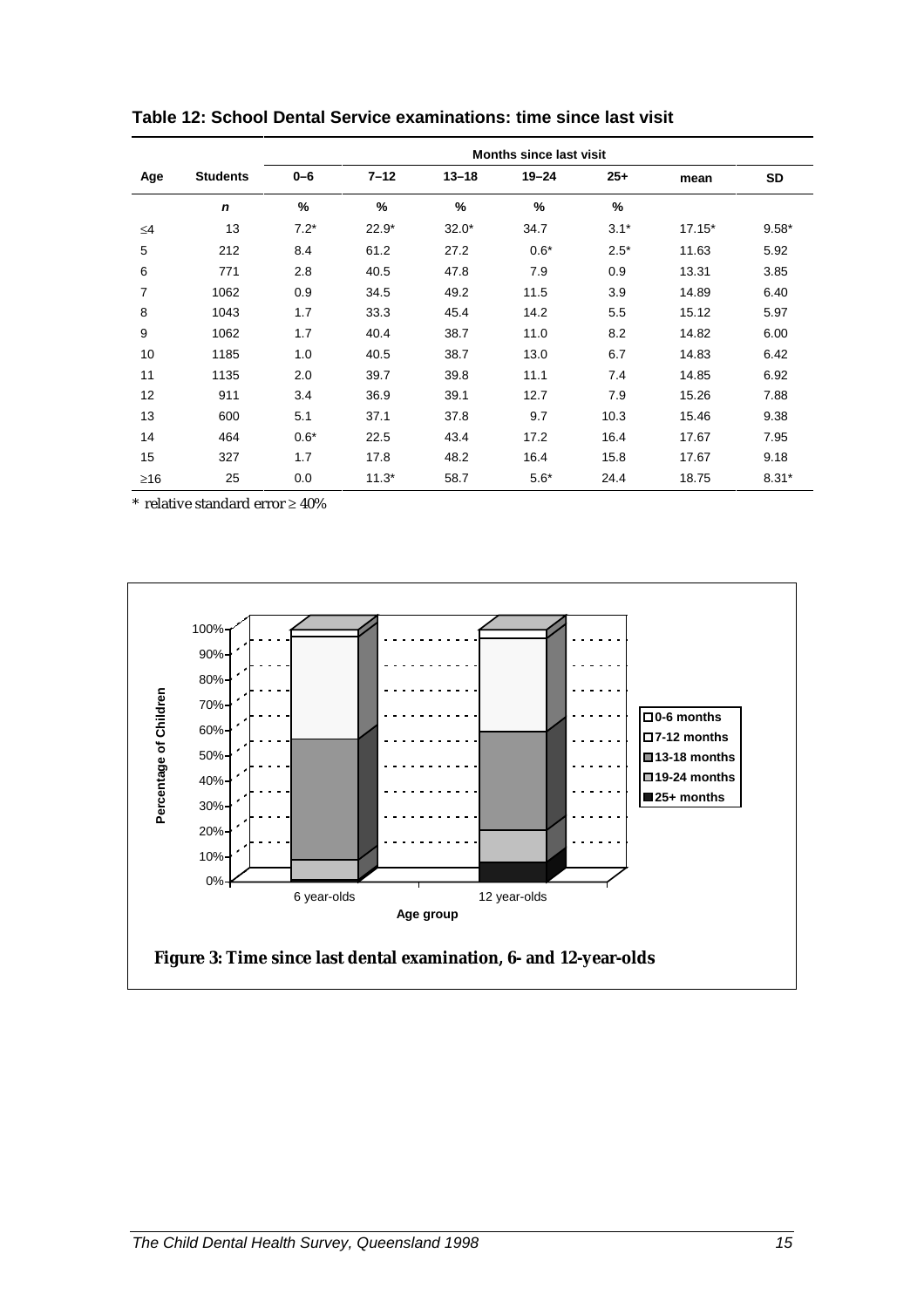## **Percentage of children with dmft=0, DMFT=0 and d+D=4+**

Figure 4 presents data contained in Tables 4, 6 and 8 to summarise the extent of dental health (represented by percentage with no clinical caries experience) and the extent of more extensive untreated decay (represented by the percentage with  $d+D=4$  or more).



## **Caries experience by Health Service District**

Tables 13 and 14 describe the mean caries experience of the 6-year-old deciduous and 12-year-old permanent dentition respectively by Health Service District. There were often large differences between HSDs in both dentitions. However, there were small numbers of children sampled in some HSDs and mean caries experience scores for these areas should be interpreted with due care.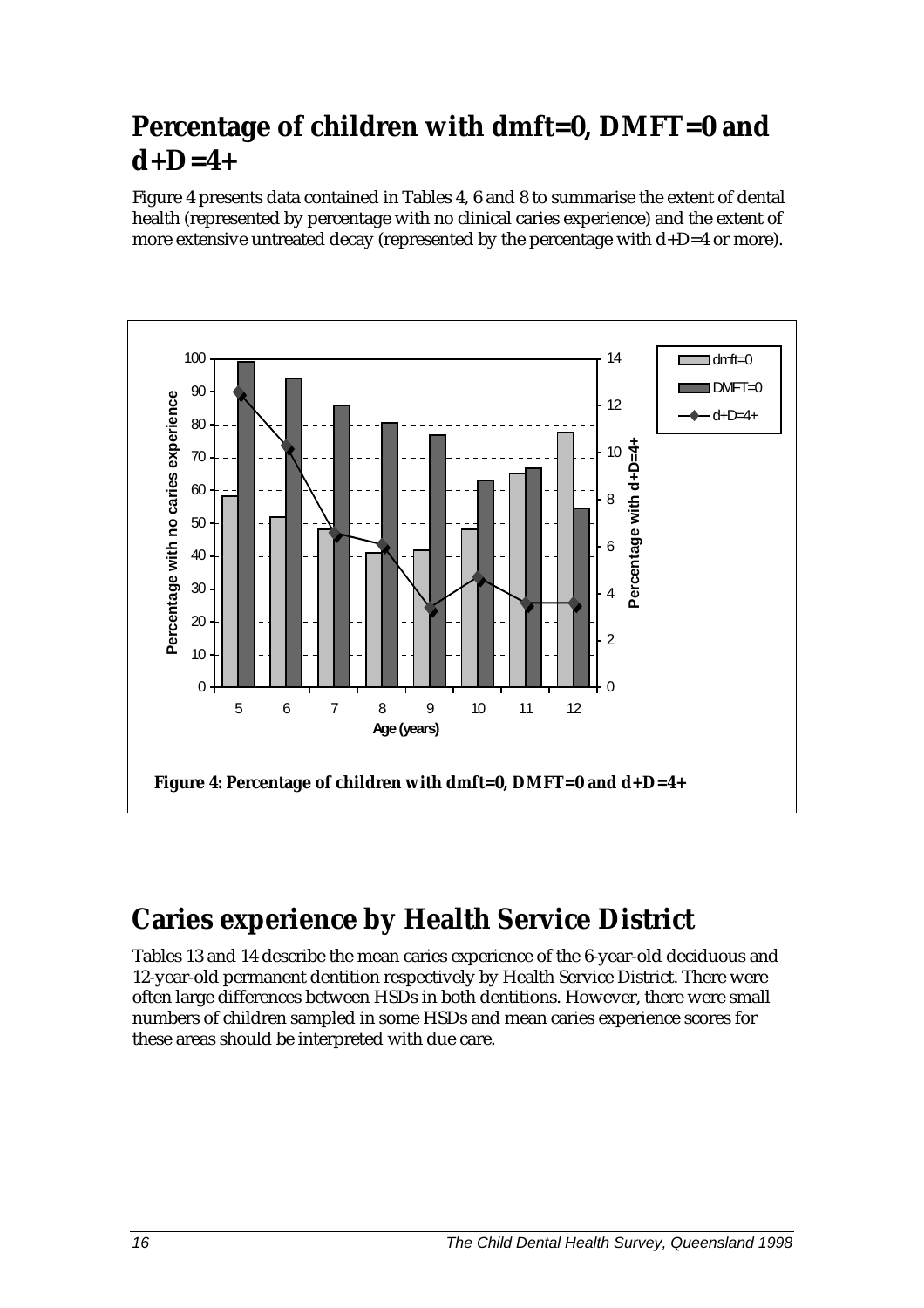|                                 |           |                          | Decayed teeth (d)        |                          | dmft                     |
|---------------------------------|-----------|--------------------------|--------------------------|--------------------------|--------------------------|
| <b>Health Services District</b> | n         | Mean                     | SD                       | Mean                     | SD                       |
|                                 |           | <b>Northern Zone</b>     |                          |                          |                          |
| Bowen                           | 20        | 1.60                     | 2.26                     | 2.15                     | 2.35                     |
| Cairns                          | 0         | $\overline{\phantom{0}}$ | $\overline{\phantom{0}}$ | $\overline{\phantom{0}}$ | Ξ.                       |
| Cape York                       | 0         | -                        |                          | -                        |                          |
| <b>Charters Towers</b>          | 4         | 0.00                     | 0.00                     | 0.25                     | 0.50                     |
| Innisfail                       | 28        | 0.39                     | 0.69                     | 1.57                     | 1.99                     |
| Mackay                          | 113       | 0.88                     | 1.67                     | 1.51                     | 2.67                     |
| Moranbah                        | 32        | 0.38                     | 0.79                     | 1.22                     | 2.39                     |
| Mount Isa                       | 9         | 3.67                     | 4.82                     | 4.11                     | 5.13                     |
| Tablelands                      | 0         | -                        | -                        | -                        | -                        |
| <b>Torres Strait</b>            | 0         | $\overline{\phantom{0}}$ | -                        | -                        | -                        |
| Townsville                      | 125       | 1.38                     | 2.43                     | 1.96                     | 3.11                     |
|                                 |           | <b>Central Zone</b>      |                          |                          |                          |
| Banana                          | 11        | 2.45                     | 2.88                     | 2.82                     | 3.97                     |
| <b>Brisbane North</b>           | 299       | 0.84                     | 1.76                     | 1.50                     | 2.67                     |
| Bundaberg                       | 0         | $\overline{\phantom{0}}$ | $\overline{\phantom{0}}$ | $\overline{\phantom{0}}$ | -                        |
| Central Highland                | 46        | 1.26                     | 2.72                     | 1.98                     | 3.03                     |
| <b>Central West</b>             | 0         | -                        | -                        | -                        |                          |
| <b>Fraser Coast</b>             | 0         | -                        | -                        | -                        |                          |
| Gladstone                       | 22        | 2.05                     | 3.14                     | 3.14                     | 3.78                     |
| Gympie                          | 50        | 2.10                     | 2.70                     | 3.18                     | 3.32                     |
| North Burnett                   | 0         | -                        | -                        | -                        | $\overline{\phantom{0}}$ |
| Redcliffe/Caboolture            | 68        | 0.94                     | 1.51                     | 1.88                     | 2.78                     |
| Rockhampton                     | 34        | 1.06                     | 1.95                     | 2.24                     | 3.51                     |
| South Burnett                   | 0         | $\overline{\phantom{0}}$ | -                        | $\overline{\phantom{0}}$ |                          |
| Sunshine Coast                  | 138       | 0.93                     | 1.69                     | 1.91                     | 2.88                     |
|                                 |           | <b>Southern Zone</b>     |                          |                          |                          |
| Bayside                         | 241       | 0.80                     | 1.45                     | 1.40                     | 2.19                     |
| Charleville                     | 6         | 2.33                     | 1.51                     | 2.67                     | 1.86                     |
| <b>Gold Coast</b>               | 1,256     | 1.28                     | 2.17                     | 2.10                     | 2.98                     |
| Logan/Beaudesert                | 26        | 1.04                     | 2.52                     | 2.04                     | 3.30                     |
| Northern Downs                  | 11        | 1.18                     | 1.99                     | 1.82                     | 2.86                     |
| QEII                            | 203       | 1.25                     | 2.61                     | 1.99                     | 3.45                     |
| Roma                            | $\pmb{0}$ | -                        | -                        | -                        | -                        |
| Southern Downs                  | 31        | 1.13                     | 2.08                     | 1.94                     | 3.62                     |
| Toowoomba                       | 109       | 1.29                     | 2.34                     | 2.19                     | 3.16                     |
| West Moreton                    | 83        | 1.53                     | 2.85                     | 2.59                     | 3.69                     |

#### **Table 13: Five-six-year-old deciduous caries experience by Health Zone by Health Service District**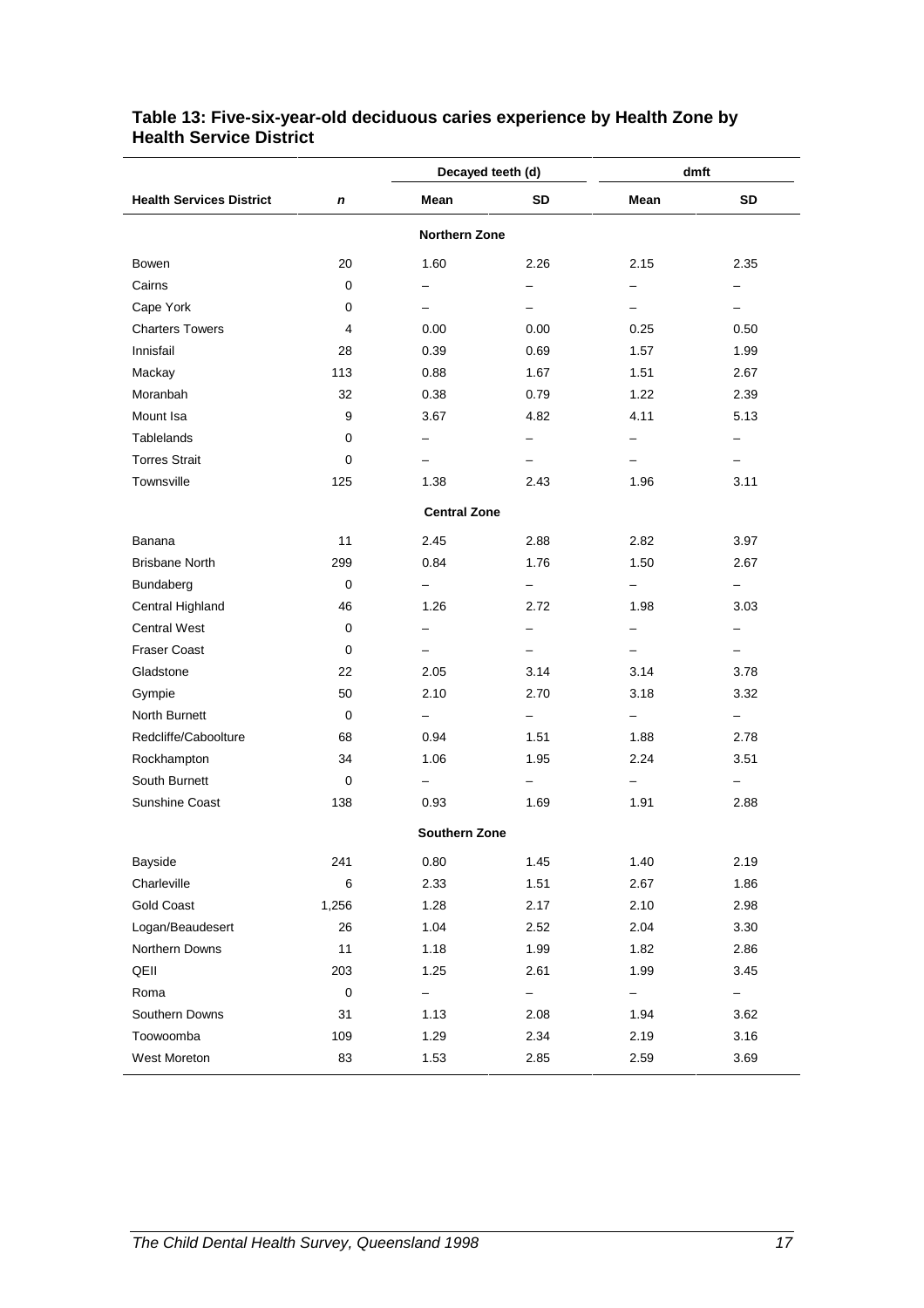|                                 |             |                          | Decayed teeth (D)        |                          | <b>DMFT</b>              |
|---------------------------------|-------------|--------------------------|--------------------------|--------------------------|--------------------------|
| <b>Health Services District</b> | $\mathbf n$ | Mean                     | <b>SD</b>                | Mean                     | <b>SD</b>                |
|                                 |             | <b>Northern Zone</b>     |                          |                          |                          |
| <b>Bowen</b>                    | 4           | 2.00                     | 1.41                     | 3.50                     | 2.38                     |
| Cairns                          | 0           | $\overline{\phantom{0}}$ | $\overline{\phantom{0}}$ | $\overline{\phantom{0}}$ | -                        |
| Cape York                       | 0           | $-$                      | $\overline{\phantom{0}}$ | $\overline{\phantom{0}}$ | $\overline{\phantom{0}}$ |
| <b>Charters Towers</b>          | 3           | 1.67                     | 2.89                     | 3.67                     | 6.35                     |
| Innisfail                       | 13          | 0.00                     | 0.00                     | 0.31                     | 0.85                     |
| Mackay                          | 48          | 0.31                     | 0.88                     | 0.85                     | 1.49                     |
| Moranbah                        | 20          | 0.55                     | 1.32                     | 0.80                     | 1.51                     |
| Mount Isa                       | 8           | 0.25                     | 0.46                     | 2.00                     | 2.45                     |
| Tablelands                      | 0           | -                        | Ξ.                       | -                        | $-$                      |
| <b>Torres Strait</b>            | 0           | -                        | $\overline{\phantom{0}}$ | -                        | -                        |
| Townsville                      | 55          | 0.20                     | 0.49                     | 0.78                     | 1.21                     |
|                                 |             | <b>Central Zone</b>      |                          |                          |                          |
| Banana                          | 10          | 1.40                     | 1.07                     | 2.00                     | 1.63                     |
| <b>Brisbane North</b>           | 123         | 0.29                     | 0.65                     | 0.76                     | 1.31                     |
| Bundaberg                       | 0           | -                        | -                        | -                        | -                        |
| Central Highland                | 17          | 0.00                     | 0.00                     | 1.06                     | 1.64                     |
| <b>Central West</b>             | 0           | $\qquad \qquad -$        | $\overline{\phantom{0}}$ | $\overline{\phantom{0}}$ | $-$                      |
| <b>Fraser Coast</b>             | 0           | -                        | -                        | -                        | -                        |
| Gladstone                       | 25          | 0.20                     | 0.41                     | 0.72                     | 0.89                     |
| Gympie                          | 14          | 0.07                     | 0.27                     | 1.14                     | 1.41                     |
| North Burnett                   | 0           | $\overline{\phantom{0}}$ | $\overline{\phantom{0}}$ | -                        | $\overline{\phantom{0}}$ |
| Redcliffe/Caboolture            | 23          | 0.91                     | 1.76                     | 2.13                     | 3.05                     |
| Rockhampton                     | 9           | 0.33                     | 0.50                     | 0.33                     | 0.50                     |
| South Burnett                   | 0           |                          |                          |                          |                          |
| Sunshine Coast                  | 52          | 0.35                     | 0.68                     | 1.12                     | 1.32                     |
|                                 |             | <b>Southern Zone</b>     |                          |                          |                          |
| Bayside                         | 172         | 0.35                     | 0.96                     | 0.90                     | 1.74                     |
| Charleville                     | 1           |                          |                          |                          |                          |
| Gold Coast                      | 1,031       | 0.55                     | 1.22                     | 1.25                     | 1.85                     |
| Logan/Beaudesert                | 24          | 0.71                     | 1.23                     | 1.83                     | 2.16                     |
| Northern Downs                  | 10          | 0.70                     | 0.82                     | 2.10                     | 1.73                     |
| QEII                            | 123         | 0.26                     | 0.77                     | 0.98                     | 2.20                     |
| Roma                            | $\pmb{0}$   | $\overline{\phantom{0}}$ |                          | $\overline{\phantom{0}}$ | $\qquad \qquad -$        |
| Southern Downs                  | 29          | 0.76                     | 1.33                     | 1.48                     | 2.03                     |
| Toowoomba                       | 45          | 0.22                     | 0.52                     | 1.20                     | 1.67                     |
| West Moreton                    | 37          | 0.30                     | 0.78                     | 1.30                     | 1.98                     |

#### **Table 14: Twelve-year-old permanent caries experience by Health Zone by Health Service District**